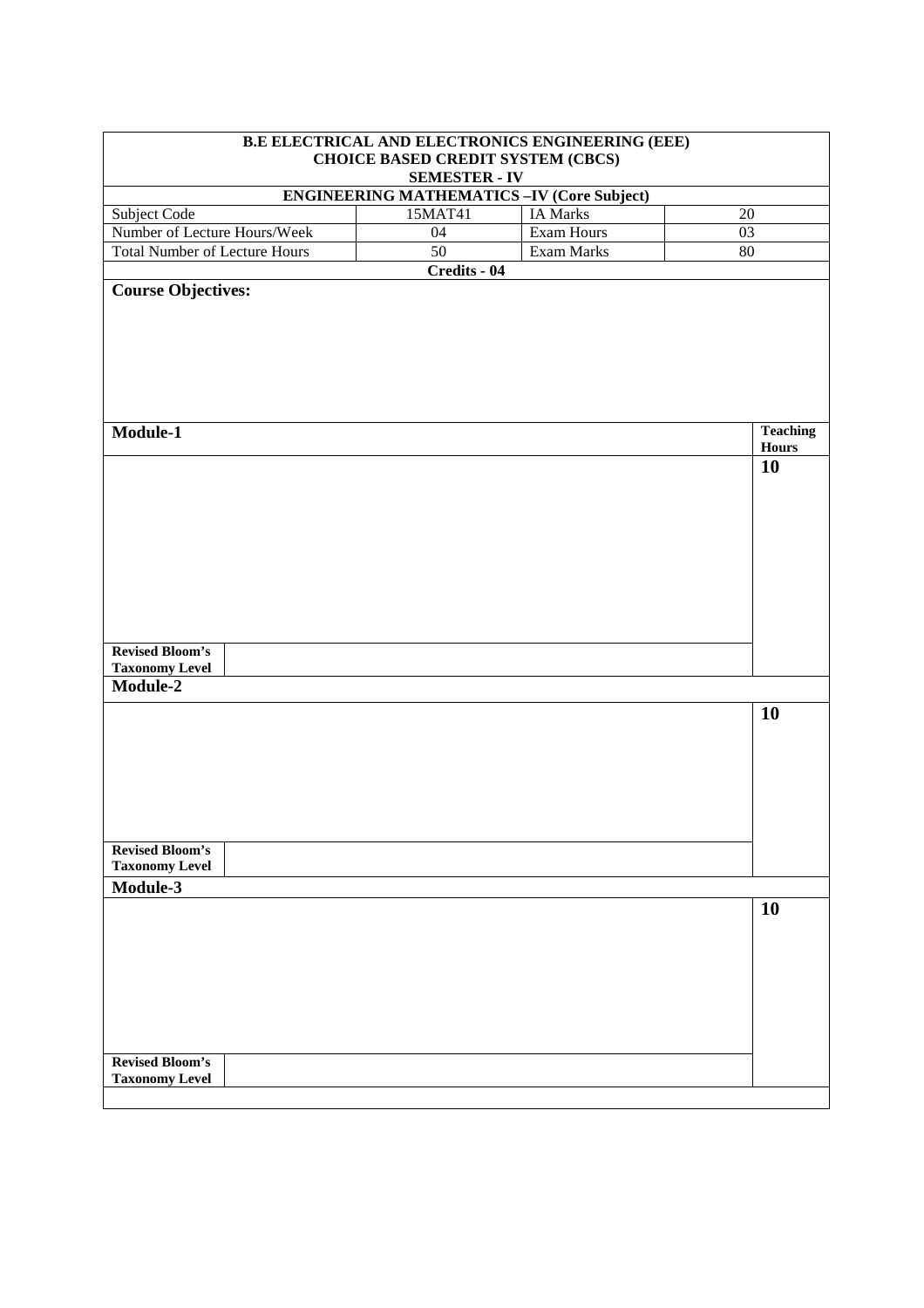| <b>15MAT41 ENGINEERING MATHEMATICS - IV (Core Subject)</b><br><b>CHOICE BASED CREDIT SYSTEM (CBCS)</b> |                                                 |                                         |                |           |                 |
|--------------------------------------------------------------------------------------------------------|-------------------------------------------------|-----------------------------------------|----------------|-----------|-----------------|
|                                                                                                        | Module-4                                        |                                         |                |           | <b>Teaching</b> |
|                                                                                                        |                                                 |                                         |                |           | Hours           |
|                                                                                                        |                                                 |                                         |                |           | 10              |
|                                                                                                        |                                                 |                                         |                |           |                 |
|                                                                                                        |                                                 |                                         |                |           |                 |
|                                                                                                        |                                                 |                                         |                |           |                 |
|                                                                                                        |                                                 |                                         |                |           |                 |
|                                                                                                        | <b>Revised Bloom's</b>                          |                                         |                |           |                 |
|                                                                                                        | <b>Taxonomy Level</b>                           |                                         |                |           |                 |
|                                                                                                        | Module-5                                        |                                         |                |           |                 |
|                                                                                                        |                                                 |                                         |                |           | <b>10</b>       |
|                                                                                                        |                                                 |                                         |                |           |                 |
|                                                                                                        |                                                 |                                         |                |           |                 |
|                                                                                                        |                                                 |                                         |                |           |                 |
|                                                                                                        |                                                 |                                         |                |           |                 |
|                                                                                                        |                                                 |                                         |                |           |                 |
|                                                                                                        | <b>Revised Bloom's</b><br><b>Taxonomy Level</b> |                                         |                |           |                 |
|                                                                                                        |                                                 |                                         |                |           |                 |
|                                                                                                        | <b>Course outcomes:</b>                         |                                         |                |           |                 |
|                                                                                                        |                                                 |                                         |                |           |                 |
|                                                                                                        |                                                 |                                         |                |           |                 |
|                                                                                                        |                                                 | <b>Graduate Attributes (As per NBA)</b> |                |           |                 |
|                                                                                                        | <b>Question paper pattern:</b>                  |                                         |                |           |                 |
|                                                                                                        | <b>Text/Reference Books:</b>                    |                                         |                |           |                 |
|                                                                                                        |                                                 |                                         |                |           |                 |
| $\mathbf{1}$                                                                                           | <b>Title</b>                                    |                                         | <b>Authors</b> | Publisher | Edition<br>Year |
| $\overline{2}$                                                                                         |                                                 |                                         |                |           |                 |
| $\mathfrak{Z}$                                                                                         |                                                 |                                         |                |           |                 |
|                                                                                                        |                                                 |                                         |                |           |                 |
| $\overline{4}$                                                                                         |                                                 |                                         |                |           |                 |
|                                                                                                        |                                                 |                                         |                |           |                 |
| $\overline{5}$                                                                                         |                                                 |                                         |                |           |                 |
|                                                                                                        |                                                 |                                         |                |           |                 |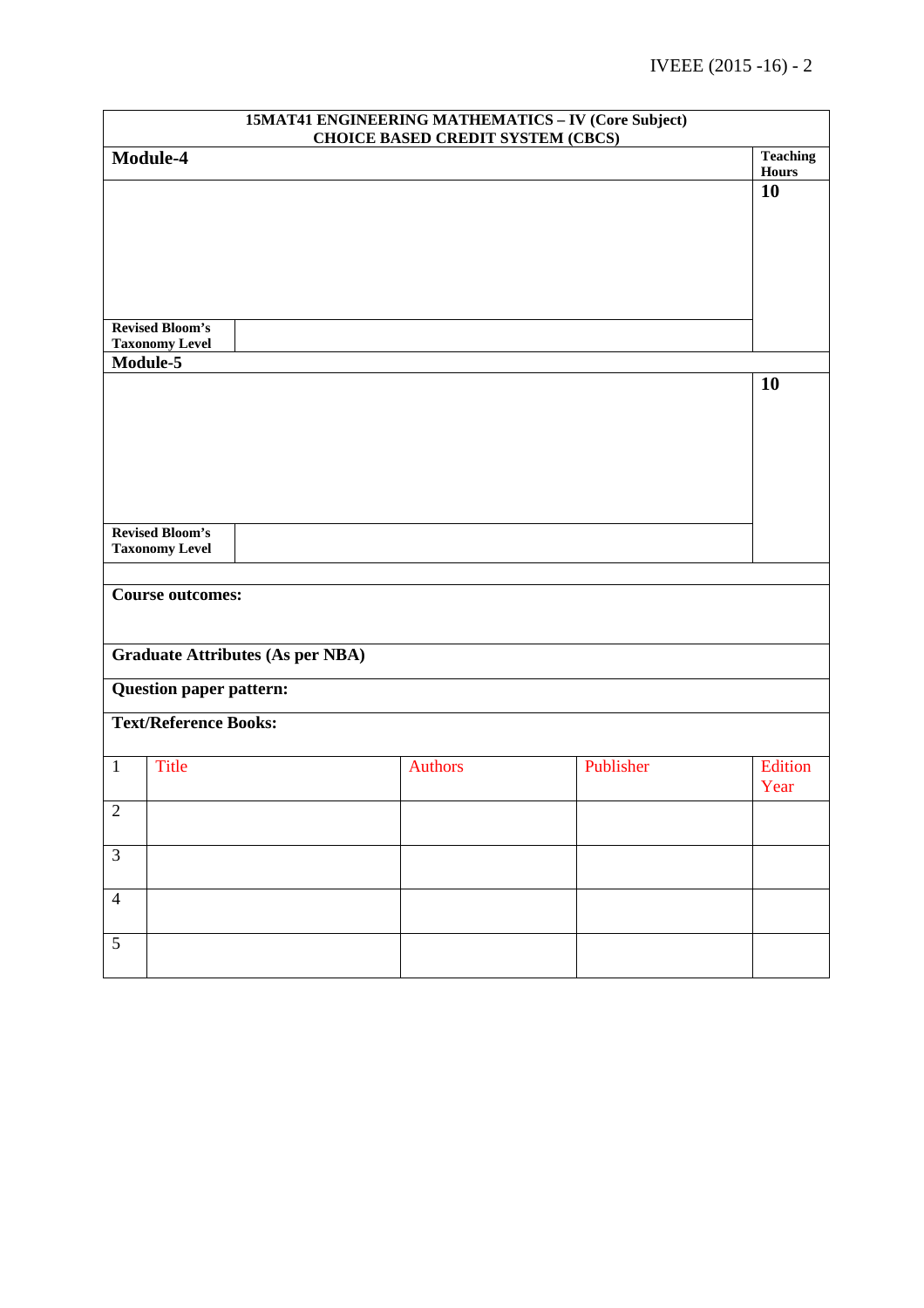|                                                                                           |                                                                                        |                                                                                                                                                                 | B.E ELECTRICAL AND ELECTRONICS ENGINEERING (EEE)                                                                                                                                                                                                                                                                                                                                                                                                                                                                                                                                                                                                                                                                                                                                                                                                                                                                                                                                                                                   |                                       |
|-------------------------------------------------------------------------------------------|----------------------------------------------------------------------------------------|-----------------------------------------------------------------------------------------------------------------------------------------------------------------|------------------------------------------------------------------------------------------------------------------------------------------------------------------------------------------------------------------------------------------------------------------------------------------------------------------------------------------------------------------------------------------------------------------------------------------------------------------------------------------------------------------------------------------------------------------------------------------------------------------------------------------------------------------------------------------------------------------------------------------------------------------------------------------------------------------------------------------------------------------------------------------------------------------------------------------------------------------------------------------------------------------------------------|---------------------------------------|
|                                                                                           |                                                                                        | <b>CHOICE BASED CREDIT SYSTEM (CBCS)</b><br><b>SEMESTER - III</b>                                                                                               |                                                                                                                                                                                                                                                                                                                                                                                                                                                                                                                                                                                                                                                                                                                                                                                                                                                                                                                                                                                                                                    |                                       |
|                                                                                           |                                                                                        |                                                                                                                                                                 | POWER GENERATION AND ECONOMICS (Core Subject)                                                                                                                                                                                                                                                                                                                                                                                                                                                                                                                                                                                                                                                                                                                                                                                                                                                                                                                                                                                      |                                       |
| Subject Code                                                                              |                                                                                        | 15EE42                                                                                                                                                          | <b>IA Marks</b>                                                                                                                                                                                                                                                                                                                                                                                                                                                                                                                                                                                                                                                                                                                                                                                                                                                                                                                                                                                                                    | 20                                    |
| Number of Lecture Hours/Week                                                              |                                                                                        | 04                                                                                                                                                              | <b>Exam Hours</b>                                                                                                                                                                                                                                                                                                                                                                                                                                                                                                                                                                                                                                                                                                                                                                                                                                                                                                                                                                                                                  | 03                                    |
| <b>Total Number of Lecture Hours</b>                                                      |                                                                                        | 50                                                                                                                                                              | <b>Exam Marks</b>                                                                                                                                                                                                                                                                                                                                                                                                                                                                                                                                                                                                                                                                                                                                                                                                                                                                                                                                                                                                                  | 80                                    |
|                                                                                           |                                                                                        | Credits - 04                                                                                                                                                    |                                                                                                                                                                                                                                                                                                                                                                                                                                                                                                                                                                                                                                                                                                                                                                                                                                                                                                                                                                                                                                    |                                       |
| <b>Course objectives:</b><br>Module-1<br><b>Revised Bloom's</b><br><b>Taxonomy Level</b>  | $L_1$ – Remembering, $L_2$ – Understanding.                                            | power plants and working of major equipment in the plants.<br>of size and number of units, Plant layout and auxiliaries. ■                                      | Explain the arrangement and operation of hydroelectric, steam, diesel, gas turbine and nuclear<br>Classification of substation and explain the operation of different substation equipment.<br>Explain the importance of grounding and different grounding methods used in practice.<br>Explain the economics of power generation and importance of power factor.<br>Hydroelectric Power Plants: Hydrology, Run off and stream flow, Hydrograph, Flow<br>duration curve, Mass curve, Reservoir capacity, Dam storage. Hydrological cycle, Merits<br>and demerits of hydroelectric power plants, Selection of site. General arrangement of hydel<br>plant, Elements of the plant, Classification of the plants based on water flow regulation,<br>Water head and type of load the plant has to supply. Water turbines – Pelton wheel, Francis,<br>Kaplan and propeller turbines. Characteristic of water turbines Governing of turbines,<br>Selection of water turbines. Underground, Small hydro and pumped storage plants. Choice | <b>Teaching</b><br><b>Hours</b><br>10 |
| Module-2<br>power plant, Applications.<br><b>Revised Bloom's</b><br><b>Taxonomy Level</b> | $L_1$ – Remembering, $L_2$ – Understanding.                                            | Draught systems, Feed water, Steam power plant controls, Plant auxiliaries.<br>Comparison of gas power plant with steam and diesel power plants. $\blacksquare$ | Steam Power Plants: Introduction, Efficiency of steam plants, Merits and demerits of<br>plants, Selection of site. Working of steam plant, Power plant equipment and layout, Steam<br>turbines, Fuels and fuel handling, Fuel combustion and combustion equipment, Coal<br>burners, Fluidized bed combustion, Combustion control, Ash handling, Dust collection,<br>Diesel Power Plant: Introduction, Merits and demerits, Selection site, Elements of diesel<br>Gas Turbine Power Plant: Introduction, Merits and demerits, Selection site, Fuels for gas<br>turbines, Elements of simple gas turbine power plant, Methods of improving thermal<br>efficiency of a simple steam power plant, Closed cycle gas turbine power plants.                                                                                                                                                                                                                                                                                               | <b>10</b>                             |
| Module-3                                                                                  |                                                                                        |                                                                                                                                                                 |                                                                                                                                                                                                                                                                                                                                                                                                                                                                                                                                                                                                                                                                                                                                                                                                                                                                                                                                                                                                                                    |                                       |
| <b>Revised Bloom's</b><br><b>Taxonomy Level</b>                                           | nuclear waste and effluent, Shielding.■<br>$L_1$ – Remembering, $L_2$ – Understanding. |                                                                                                                                                                 | Nuclear Power Plants: Introduction, Economics of nuclear plants, Merits and demerits,<br>selection of site, Nuclear reaction, Nuclear fission process, Nuclear chain reaction, Nuclear<br>energy, Nuclear fuels, Nuclear plant and layout, Nuclear reactor and its control,<br>Classification of reactors, Power reactors in use, Effects of nuclear plants, Disposal of                                                                                                                                                                                                                                                                                                                                                                                                                                                                                                                                                                                                                                                           | <b>10</b>                             |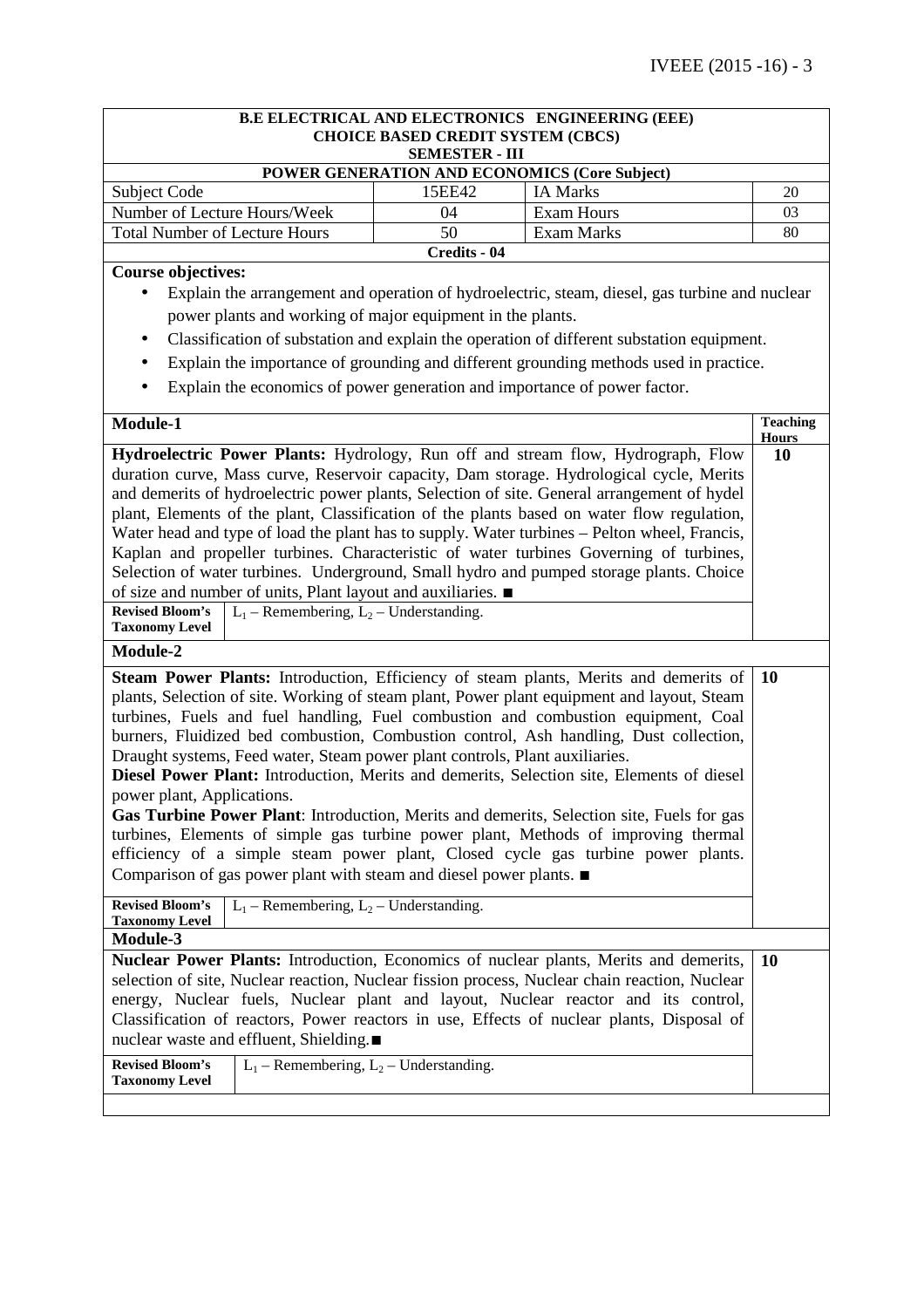| 15EE42 POWER GENERATION AND ECONOMICS (Core Subject) (continued)<br><b>CHOICE BASED CREDIT SYSTEM (CBCS)</b>                                                                                                                                                                                                                                                                                                                                                                                                                                                                                                                                                                                                                                                                                                                                                                                                                                                                                     |                                 |
|--------------------------------------------------------------------------------------------------------------------------------------------------------------------------------------------------------------------------------------------------------------------------------------------------------------------------------------------------------------------------------------------------------------------------------------------------------------------------------------------------------------------------------------------------------------------------------------------------------------------------------------------------------------------------------------------------------------------------------------------------------------------------------------------------------------------------------------------------------------------------------------------------------------------------------------------------------------------------------------------------|---------------------------------|
| Module-4                                                                                                                                                                                                                                                                                                                                                                                                                                                                                                                                                                                                                                                                                                                                                                                                                                                                                                                                                                                         | <b>Teaching</b><br><b>Hours</b> |
| <b>Substations:</b> Introduction to Substation equipment; Transformers, High Voltage Fuses,<br>and Protective Relaying, High Voltage Disconnect<br>High Voltage Circuit Breakers<br>Switches, Lightning Arresters, High Voltage Insulators and Conductors, Voltage<br>Regulators, Storage Batteries, Reactors, Capacitors, Measuring Instruments and power line<br>carrier communication equipment. Classification of substations - indoor and outdoor,<br>Selection of site for substation, Busbar arrangement schemes and single line diagrams of<br>substations. Interconnection of power stations. Introduction to gas insulated substation,<br>Advantages and economics of Gas insulated substation.<br>Grounding: Introduction, Difference between grounded and ungrounded system. System<br>grounding - ungrounded, Solid grounding, Resistance grounding, Reactance grounding and<br>resonant grounding. Earthing transformer. Neutral grounding and neutral grounding<br>transformer. ■ | 10                              |
| $L_1$ – Remembering, $L_2$ – Understanding.<br><b>Revised Bloom's</b><br><b>Taxonomy Level</b>                                                                                                                                                                                                                                                                                                                                                                                                                                                                                                                                                                                                                                                                                                                                                                                                                                                                                                   |                                 |
| Module-5                                                                                                                                                                                                                                                                                                                                                                                                                                                                                                                                                                                                                                                                                                                                                                                                                                                                                                                                                                                         |                                 |
| Economics: Introduction, Effect of variable load on power system, classification of costs,<br>Cost analysis. Interest and Depreciation, Methods of determination of depreciation,<br>Economics of Power generation, different terms considered for power plants and their<br>significance, load sharing. Choice of size and number of generating plants. Tariffs,<br>objective, factors affecting the tariff, types. Types of consumers and their tariff. Power<br>factor, Disadvantages and causes of low power factor, Methods of improving power factor,<br>Economics of power factor improvement and comparison of methods of improving the<br>power factor. Choice of equipment. ■                                                                                                                                                                                                                                                                                                          | <b>10</b>                       |
| <b>Revised Bloom's</b><br>$L_1$ – Remembering, $L_2$ – Understanding, $L_3$ – Applying, $L_4$ – Analysing.<br><b>Taxonomy Level</b>                                                                                                                                                                                                                                                                                                                                                                                                                                                                                                                                                                                                                                                                                                                                                                                                                                                              |                                 |
| <b>Course outcomes:</b>                                                                                                                                                                                                                                                                                                                                                                                                                                                                                                                                                                                                                                                                                                                                                                                                                                                                                                                                                                          |                                 |
| At the end of the course the student will be able to:<br>Describe the working of hydroelectric, steam, nuclear power plants and state functions of<br>major equipment of the power plants<br>Classify various substations and explain the importance of grounding.<br>Understand the economic aspects of power system operation and its effects.<br>Explain the importance of power factor improvement.                                                                                                                                                                                                                                                                                                                                                                                                                                                                                                                                                                                          |                                 |
| <b>Graduate Attributes (As per NBA)</b><br><b>Engineering Knowledge</b><br>Problem analysis<br><b>Engineers and Society</b><br><b>Environment and Sustainability</b>                                                                                                                                                                                                                                                                                                                                                                                                                                                                                                                                                                                                                                                                                                                                                                                                                             |                                 |
| <b>Question paper pattern:</b>                                                                                                                                                                                                                                                                                                                                                                                                                                                                                                                                                                                                                                                                                                                                                                                                                                                                                                                                                                   |                                 |
| The question paper will have ten questions.<br>Each full question is for 16 marks.<br>There will be 2 full questions (with a maximum of four sub questions in one full question) from<br>each module.<br>Each full question with sub questions will cover the contents under a module.<br>Students will have to answer 5 full questions, selecting one full question from each module.■                                                                                                                                                                                                                                                                                                                                                                                                                                                                                                                                                                                                          |                                 |

<u> 1989 - Johann Stoff, fransk politik (f. 1989)</u>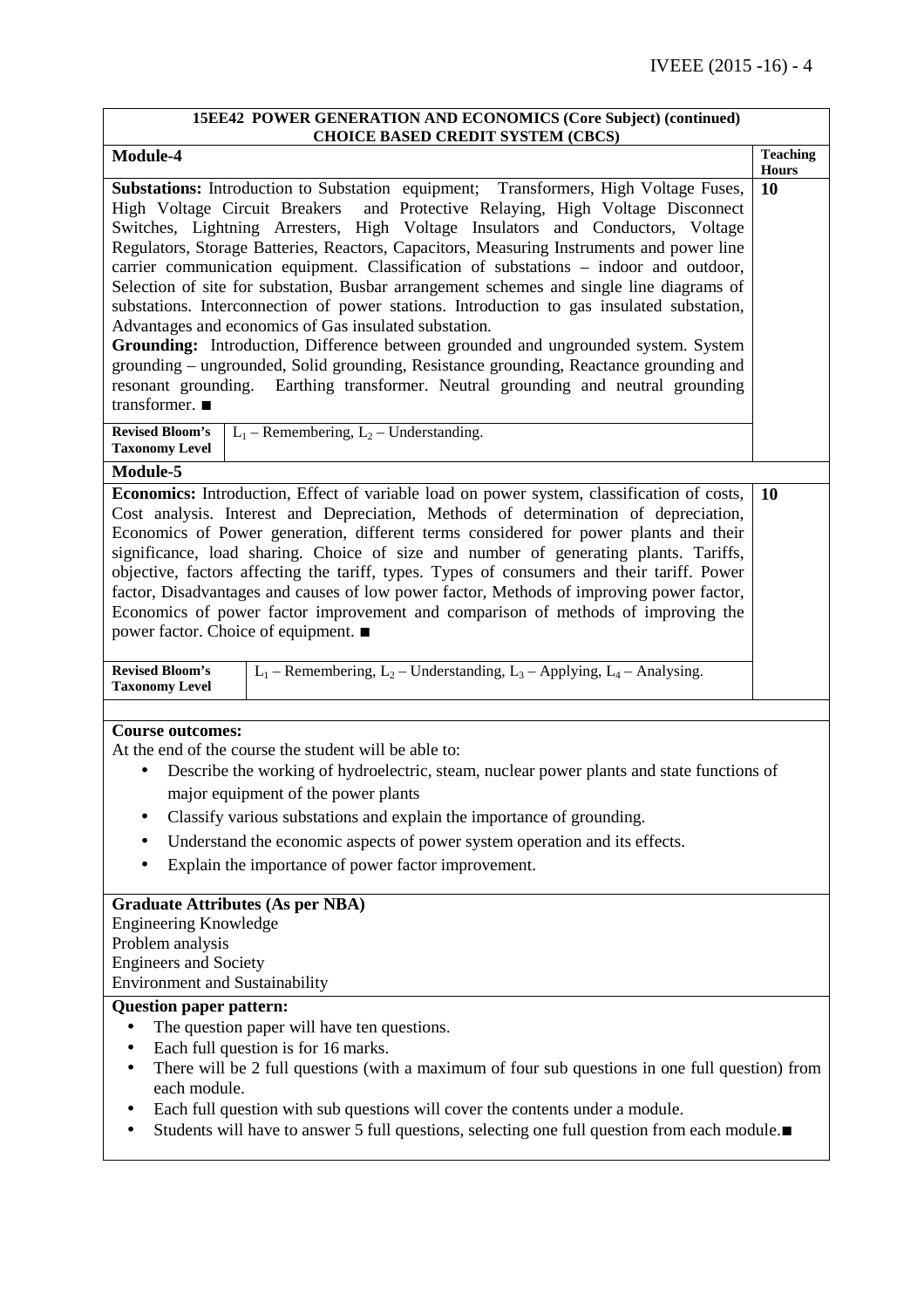|                | 15EE42 POWER GENERATION AND ECONOMICS (Core Subject) (continued)     |                         |                  |                                   |  |  |  |
|----------------|----------------------------------------------------------------------|-------------------------|------------------|-----------------------------------|--|--|--|
|                | <b>CHOICE BASED CREDIT SYSTEM (CBCS)</b>                             |                         |                  |                                   |  |  |  |
|                | <b>Text/Reference Books</b>                                          |                         |                  |                                   |  |  |  |
|                | A Course in Power Systems                                            | J.B. Gupta              | Katson           | 2008                              |  |  |  |
| $\overline{2}$ | Generation of Electrical Energy                                      | B.R.Gupta               | S. Chand         | 2015                              |  |  |  |
| $\overline{3}$ | Electrical power Generation,<br><b>Transmission and Distribution</b> | S.N. Singh              | PHI              | 2 <sup>nd</sup><br>Edition, 2009  |  |  |  |
| $\overline{4}$ | <b>Power Plant Engineering</b>                                       | P.K. Nag                | Mc Graw<br>Hill  | $\overline{4^{th}}$ Edition, 2014 |  |  |  |
| 5              | <b>Electrical Power Distribution Systems</b>                         | V. Kamaraju             | Mc Graw<br>Hill  | $1st$ Edition, 2009               |  |  |  |
| 6              | <b>Electrical Distribution Engineering</b>                           | Anthony J.<br>Pansini   | <b>CRC</b> Press | 3 <sup>rd</sup><br>Edition, 2006  |  |  |  |
| $\overline{7}$ | <b>Electrical Distribution Systems</b>                               | Dale R Patrick<br>Et al | <b>CRC</b> Press | $2nd$ Edition, 2009               |  |  |  |
| 8              | A Text Book on Power System<br>Engineering                           | A.Chakrabarti, et<br>al | Dhanpath Rai     | 2 <sup>nd</sup><br>Edition, 2010  |  |  |  |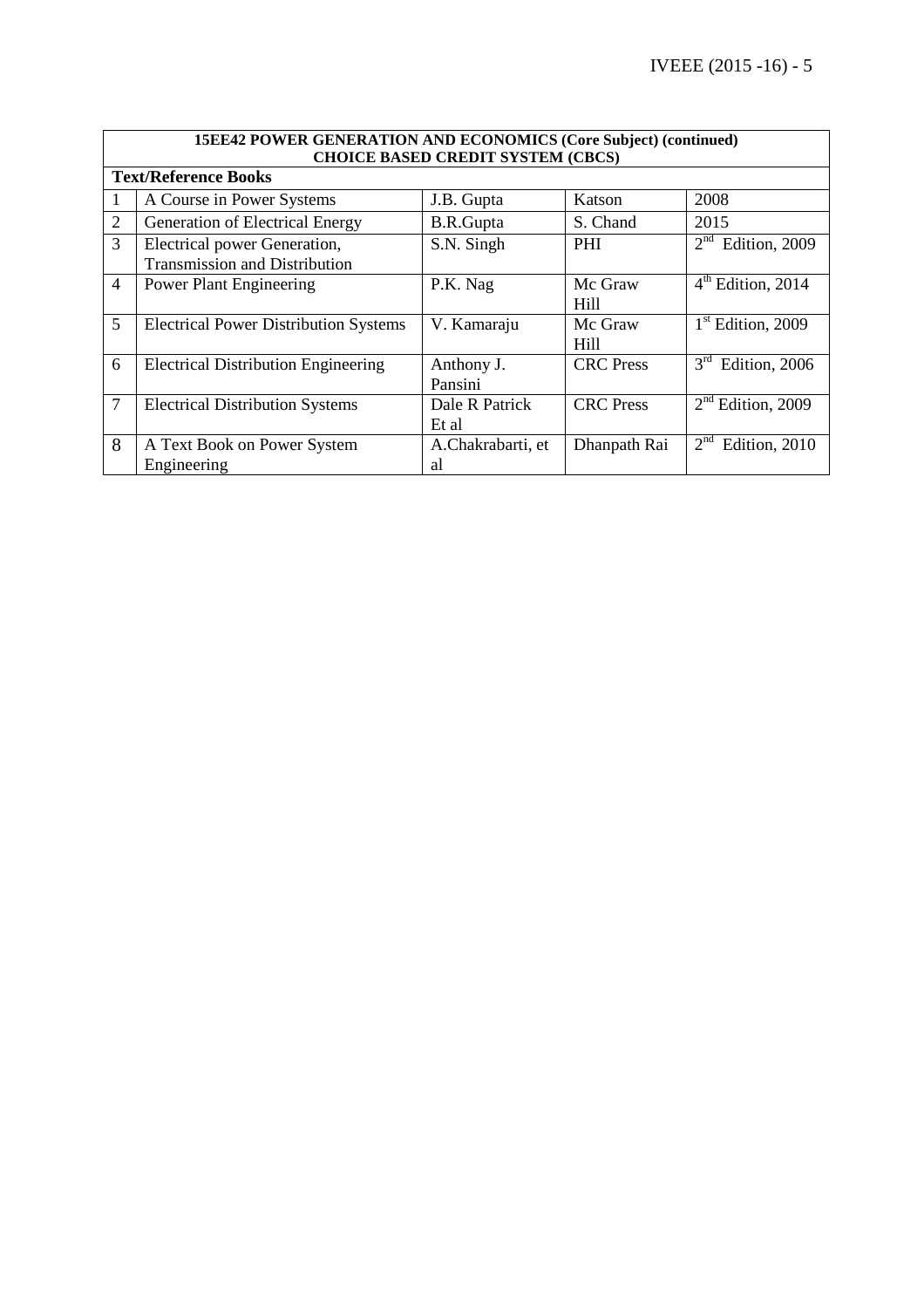| B.E ELECTRICAL AND ELECTRONICS ENGINEERING (EEE)                                                                                                                               |                                                                                             |                                                                       |                                                                                                  |  |                 |
|--------------------------------------------------------------------------------------------------------------------------------------------------------------------------------|---------------------------------------------------------------------------------------------|-----------------------------------------------------------------------|--------------------------------------------------------------------------------------------------|--|-----------------|
|                                                                                                                                                                                |                                                                                             | <b>CHOICE BASED CREDIT SYSTEM (CBCS)</b>                              |                                                                                                  |  |                 |
|                                                                                                                                                                                |                                                                                             | <b>SEMESTER - IV</b>                                                  | <b>TRANSMISSION AND DISTRIBUTION (Core Subject)</b>                                              |  |                 |
| Subject Code                                                                                                                                                                   |                                                                                             | 15EE43                                                                | <b>IA Marks</b>                                                                                  |  | 20              |
| Number of Lecture Hours/Week                                                                                                                                                   |                                                                                             | 04                                                                    | Exam Hours                                                                                       |  | 03              |
| <b>Total Number of Lecture Hours</b>                                                                                                                                           |                                                                                             | 50                                                                    | Exam Marks                                                                                       |  | 80              |
|                                                                                                                                                                                |                                                                                             | Credits - 04                                                          |                                                                                                  |  |                 |
| <b>Course Objectives:</b>                                                                                                                                                      |                                                                                             |                                                                       |                                                                                                  |  |                 |
|                                                                                                                                                                                |                                                                                             | To understand the concepts of various methods of generation of power. |                                                                                                  |  |                 |
| $\bullet$                                                                                                                                                                      |                                                                                             |                                                                       | To understand the importance of HVAC, EHVAC, UHVAC and HVDC transmission.                        |  |                 |
| $\bullet$                                                                                                                                                                      | To design insulators for a given voltage level.                                             |                                                                       |                                                                                                  |  |                 |
| $\bullet$                                                                                                                                                                      |                                                                                             |                                                                       | To calculate the parameters of the transmission line for different configurations and assess the |  |                 |
| performance of the line.                                                                                                                                                       |                                                                                             |                                                                       |                                                                                                  |  |                 |
| $\bullet$                                                                                                                                                                      |                                                                                             |                                                                       | To study underground cables for power transmission and evaluate different types of distribution  |  |                 |
| systems                                                                                                                                                                        |                                                                                             |                                                                       |                                                                                                  |  |                 |
|                                                                                                                                                                                |                                                                                             |                                                                       |                                                                                                  |  |                 |
| Module-1                                                                                                                                                                       |                                                                                             |                                                                       |                                                                                                  |  | <b>Teaching</b> |
|                                                                                                                                                                                |                                                                                             |                                                                       |                                                                                                  |  | <b>Hours</b>    |
|                                                                                                                                                                                |                                                                                             |                                                                       | Introduction to power system: Structure of electric power system: Generation,                    |  | 10              |
|                                                                                                                                                                                |                                                                                             |                                                                       | Transmission and distribution. Advantages of high voltage transmission: HVAC, EHVAC,             |  |                 |
|                                                                                                                                                                                |                                                                                             |                                                                       | UHVAC and HVDC. Interconnection. Feeders, Distributors and service mains.                        |  |                 |
|                                                                                                                                                                                |                                                                                             |                                                                       | <b>Overhead transmission lines:</b> A brief introduction to types of supporting structures and   |  |                 |
| line conductors-Conventional conductors; Aluminium Conductor steel reinforced (ACSR),                                                                                          |                                                                                             |                                                                       |                                                                                                  |  |                 |
| All -aluminium alloy conductor (AAAC) and All -aluminium conductor (AAC). High                                                                                                 |                                                                                             |                                                                       |                                                                                                  |  |                 |
| temperature conductors; Thermal resistant aluminium alloy (ATI), Super thermal resistant<br>aluminium alloy (ZTAI), Gap type thermal resistant aluminium alloy conductor steel |                                                                                             |                                                                       |                                                                                                  |  |                 |
| reinforced (GTACSR), Gap type super thermal resistant aluminium alloy conductor steel                                                                                          |                                                                                             |                                                                       |                                                                                                  |  |                 |
| reinforced (GZTACSR). Bundle conductor and its advantages. Importance of sag, Sag                                                                                              |                                                                                             |                                                                       |                                                                                                  |  |                 |
| calculation – supports at same and different levels, Effect of wind and ice. Line vibration                                                                                    |                                                                                             |                                                                       |                                                                                                  |  |                 |
| and vibration dampers. Overhead line protection against lightening; ground wires.                                                                                              |                                                                                             |                                                                       |                                                                                                  |  |                 |
| <b>Overhead line Insulators:</b> A brief introduction to types of insulators, Material used-                                                                                   |                                                                                             |                                                                       |                                                                                                  |  |                 |
|                                                                                                                                                                                | porcelain, toughened glass and polymer (composite). Potential distribution over a string of |                                                                       |                                                                                                  |  |                 |
|                                                                                                                                                                                |                                                                                             |                                                                       | suspension insulators. String efficiency, Methods of increasing string efficiency. Arcing        |  |                 |
| horns. $\blacksquare$                                                                                                                                                          |                                                                                             |                                                                       |                                                                                                  |  |                 |
| <b>Revised Bloom's</b><br>$L_1$ – Remembering, $L_2$ – Understanding.                                                                                                          |                                                                                             |                                                                       |                                                                                                  |  |                 |
| <b>Taxonomy Level</b>                                                                                                                                                          |                                                                                             |                                                                       |                                                                                                  |  |                 |
| <b>Module-2</b>                                                                                                                                                                |                                                                                             |                                                                       |                                                                                                  |  |                 |
|                                                                                                                                                                                |                                                                                             |                                                                       | Line parameters: Introduction to line parameters- Resistance, Inductance and capacitance.        |  | 10              |
| Calculation of inductance of single phase and three phase lines with equilateral spacing,                                                                                      |                                                                                             |                                                                       |                                                                                                  |  |                 |
| Unsymmetrical spacing, Double circuit and transposed lines. Inductance of composite -<br>conductors, Geometric mean radius (GMR) and geometric mean distance (GMD).            |                                                                                             |                                                                       |                                                                                                  |  |                 |
|                                                                                                                                                                                |                                                                                             |                                                                       | Calculation of capacitance of single phase and three phase lines with equilateral spacing,       |  |                 |
|                                                                                                                                                                                |                                                                                             |                                                                       | Unsymmetrical spacing, Double circuit and transposed lines. Capacitance of composite –           |  |                 |
|                                                                                                                                                                                |                                                                                             |                                                                       | conductor, Geometric mean radius (GMR) and geometric mean distance (GMD). Advantages             |  |                 |
| of single circuit and double circuit lines. $\blacksquare$                                                                                                                     |                                                                                             |                                                                       |                                                                                                  |  |                 |
| <b>Revised Bloom's</b>                                                                                                                                                         |                                                                                             | $L_1$ – Remembering, $L_2$ – Understanding, $L_3$ – Applying.         |                                                                                                  |  |                 |
| <b>Taxonomy Level</b>                                                                                                                                                          |                                                                                             |                                                                       |                                                                                                  |  |                 |
|                                                                                                                                                                                |                                                                                             |                                                                       |                                                                                                  |  |                 |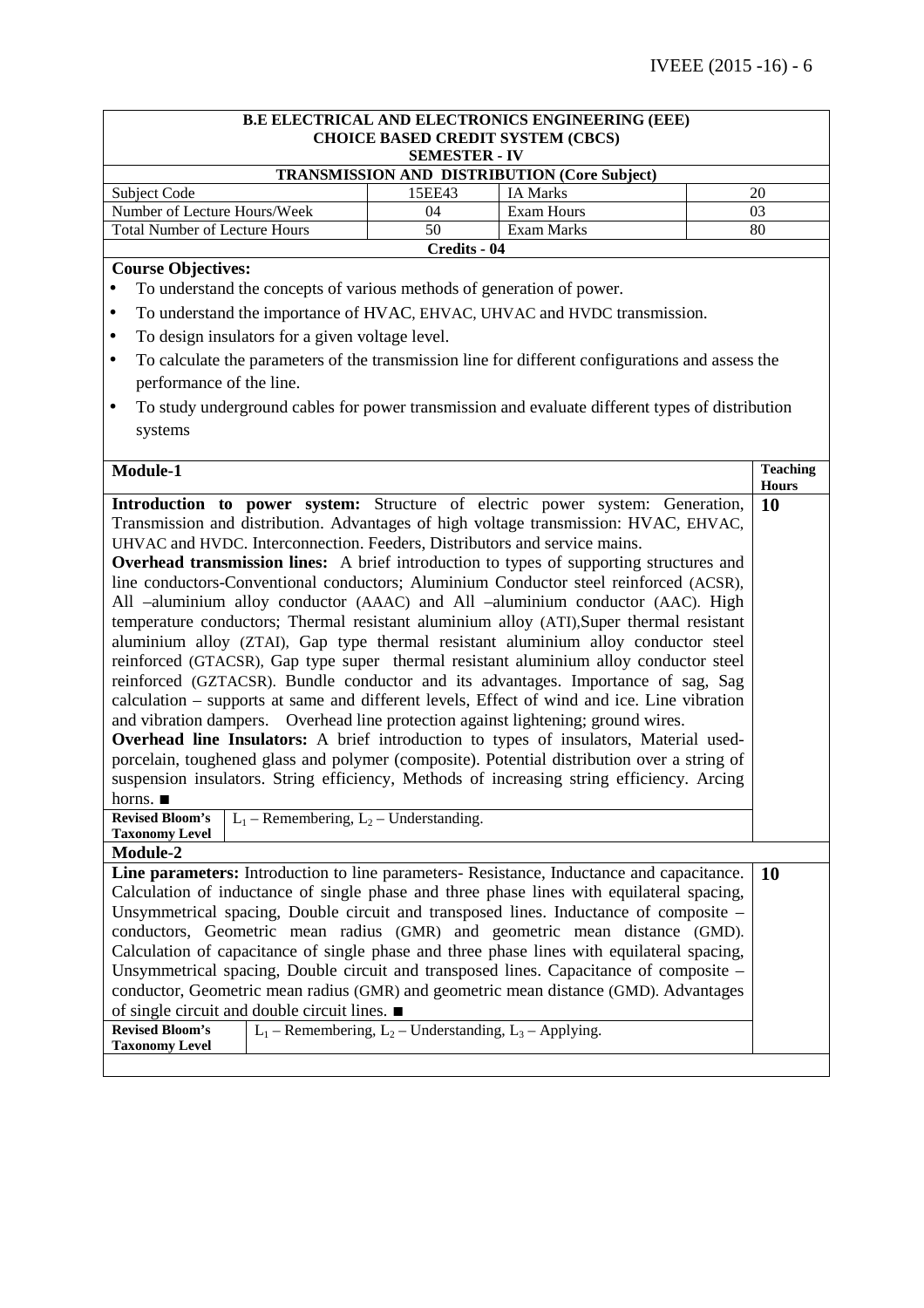| 15EE43 TRANSMISSION AND DISTRIBUTION (Core Subject) (continued)                                                                                                                                                                                                                                                                                                                                                                                                                                                                                                                                                                                                                                                                   |                                 |
|-----------------------------------------------------------------------------------------------------------------------------------------------------------------------------------------------------------------------------------------------------------------------------------------------------------------------------------------------------------------------------------------------------------------------------------------------------------------------------------------------------------------------------------------------------------------------------------------------------------------------------------------------------------------------------------------------------------------------------------|---------------------------------|
| <b>CHOICE BASED CREDIT SYSTEM (CBCS)</b><br>Module-3                                                                                                                                                                                                                                                                                                                                                                                                                                                                                                                                                                                                                                                                              | <b>Teaching</b><br><b>Hours</b> |
| Performance of transmission lines: Classification of lines - Short, Medium and Long<br>lines. Current and voltage relations, Line regulation and Ferranti effect in short length lines,<br>Medium length lines considering Nominal T and nominal $\pi$ circuits, and long lines<br>considering hyperbolic form equations. Equivalent circuit of a long line. ABCD constants in<br>all cases.<br><b>Revised Bloom's</b><br>$L_1$ – Remembering, $L_2$ – Understanding, $L_3$ – Applying, $L_4$ – Analysing.                                                                                                                                                                                                                        | 10                              |
| <b>Taxonomy Level</b>                                                                                                                                                                                                                                                                                                                                                                                                                                                                                                                                                                                                                                                                                                             |                                 |
| Module-4<br>Corona: Phenomena, Disruptive and visual critical voltages, Corona loss. Advantages and<br>disadvantages of corona. Methods of reducing corona.<br>Underground cable: Types of cables, Constructional features, Insulation resistance,<br>Thermal rating, Charging current, Grading of cables - capacitance and inter-sheath.<br>Dielectric loss. Comparison between ac and dc cables. Limitations of cables. Specification<br>of power cables.                                                                                                                                                                                                                                                                       | 10                              |
| $L_1$ – Remembering, $L_2$ – Understanding, $L_3$ – Applying, $L_4$ – Analysing.<br><b>Revised Bloom's</b><br><b>Taxonomy Level</b>                                                                                                                                                                                                                                                                                                                                                                                                                                                                                                                                                                                               |                                 |
| Module-5                                                                                                                                                                                                                                                                                                                                                                                                                                                                                                                                                                                                                                                                                                                          |                                 |
| Distribution: Primary AC distribution systems - Radial feeders, parallel feeders, loop<br>feeders and interconnected network system. Secondary AC distribution systems - Three<br>phase 4 wire system and single phase 2 wire distribution, AC distributors with concentrated<br>and uniform loads. Effect of disconnection of neutral in a 3 phase four wire system.<br>Reliability and Quality of Distribution system: Introduction, Definition of reliability,<br>failure, Probability concepts, Limitation of distribution systems, Power quality, Reliability<br>aids. $\blacksquare$<br>$L_1$ – Remembering, $L_2$ – Understanding, $L_3$ – Applying, $L_4$ – Analysing.<br><b>Revised Bloom's</b><br><b>Taxonomy Level</b> | 10                              |
|                                                                                                                                                                                                                                                                                                                                                                                                                                                                                                                                                                                                                                                                                                                                   |                                 |
| <b>Course Outcomes:</b><br>At the end of the course the student will be able to:<br>Explain the concepts of various methods of generation of power.<br>Explain the importance of HVAC, EHVAC, UHVAC and HVDC transmission.<br>٠<br>Design and analyze overhead transmission system for a given voltage level.<br>Calculate the parameters of the transmission line for different configurations and assess the<br>$\bullet$<br>performance of line.<br>Explain the use of underground cables and evaluate different types of distribution systems.<br>٠                                                                                                                                                                           |                                 |
| <b>Graduate Attributes (As per NBA)</b><br><b>Engineering Knowledge</b><br>Problem Analysis<br>Design / development of solutions<br>Engineers and society                                                                                                                                                                                                                                                                                                                                                                                                                                                                                                                                                                         |                                 |

Ethics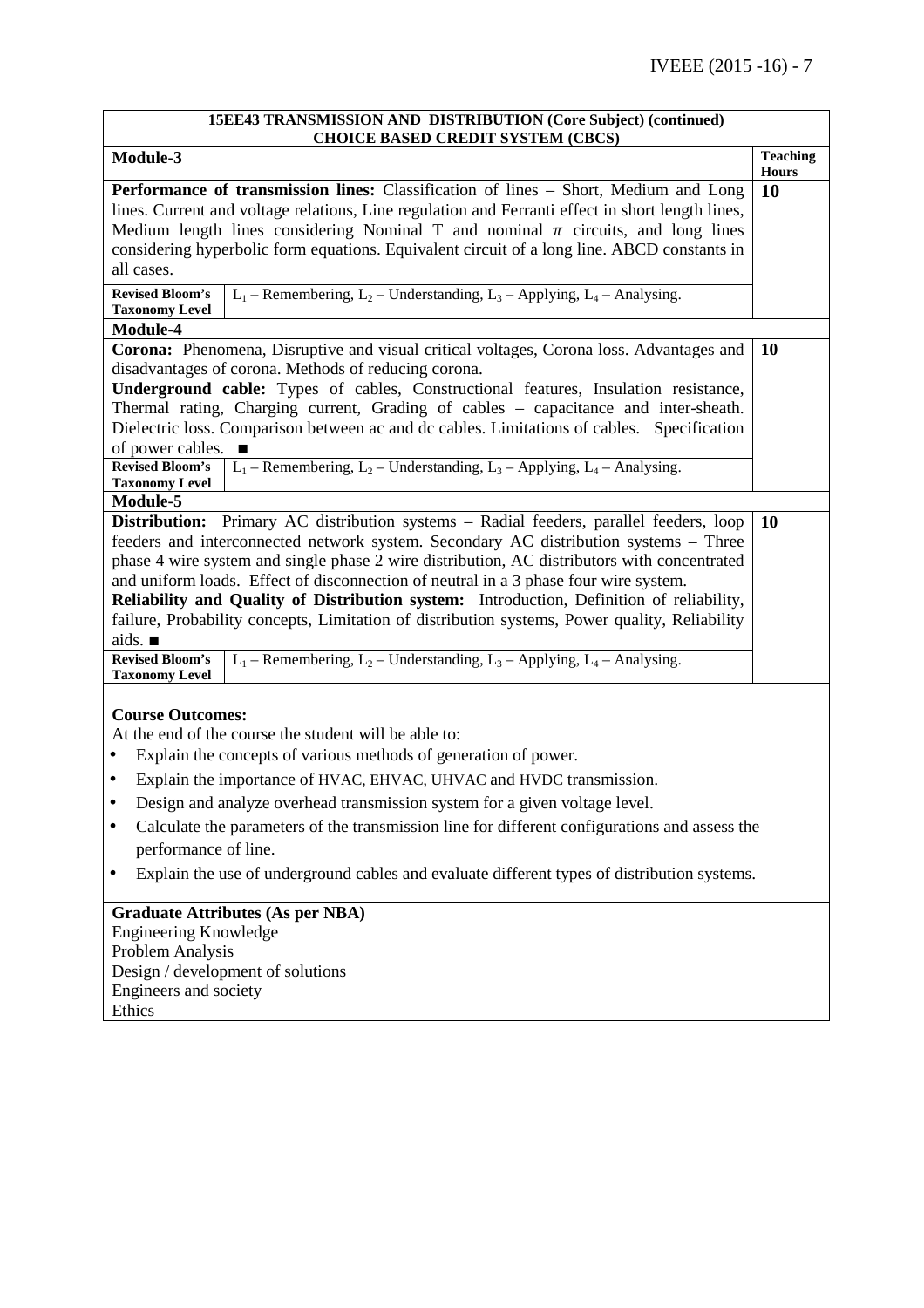### **15EE43 TRANSMISSION AND DISTRIBUTION (Core Subject) (continued) CHOICE BASED CREDIT SYSTEM (CBCS)**

# **Question paper pattern:**

- The question paper will have ten questions.
- Each full question is for 16 marks.
- There will be 2 full questions (with a maximum of four sub questions in one full question) from each module.
- Each full question with sub questions will cover the contents under a module.
- Students will have to answer 5 full questions, selecting one full question from each module.∎

|                | <b>Text/Reference Books:</b>                                                               |                                    |                          |                     |  |  |
|----------------|--------------------------------------------------------------------------------------------|------------------------------------|--------------------------|---------------------|--|--|
| 1              | A Course in Electrical Power                                                               | Soni Gupta and<br><b>Bhatnagar</b> | Dhanpat Rai              |                     |  |  |
| $\overline{2}$ | Power System Analysis and Design                                                           | J. Duncan Glover<br>at el          | Cengage Learning         | 4th Edition 2008    |  |  |
| 3              | Principles of Power System                                                                 | V.K. Mehta<br>Rohit Mehta          | S. Chand<br>Publishers   | $1st$ Edition 2013  |  |  |
| 3              | Electrical power Generation,<br><b>Transmission and Distribution</b>                       | S.N. Singh                         | PHI                      | $2nd$ Edition, 2009 |  |  |
| $\overline{4}$ | <b>Electrical Power</b>                                                                    | S.L.Uppal                          | Khanna<br>Publication    |                     |  |  |
| 5              | Electrical power systems                                                                   | C. L. Wadhwa                       | New Age<br>International | $5th$ Edition, 2009 |  |  |
| 6              | Electrical power systems                                                                   | Ashfaq Hussain                     | <b>CBS</b> Publication   |                     |  |  |
| 7.             | <b>Electric Power Distribution</b>                                                         | A.S. Pabla                         | Mc Graw-Hill             | $6th$ Edition, 2011 |  |  |
| 7              | For High temperature conductors refer www.jpowers.co.jp/english/product/pdf/gap_c1.pdf and |                                    |                          |                     |  |  |
|                | Power System Analysis and Design, J. Duncan Glover at el                                   |                                    |                          |                     |  |  |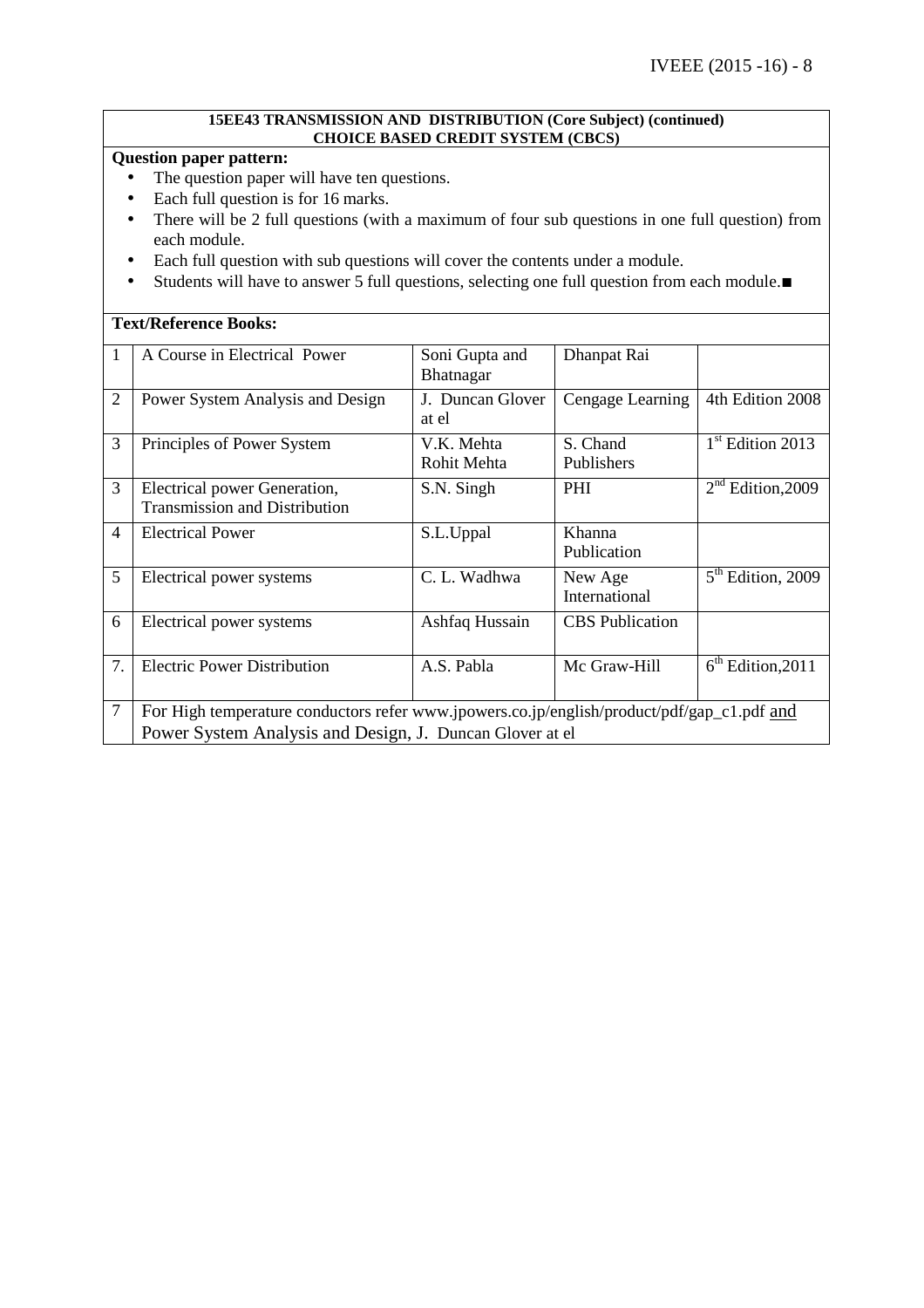| <b>B.E ELECTRICAL AND ELECTRONICS ENGINEERING (EEE)</b>                                                                                                                                        |                                                               |                                                                                  |                                 |  |  |
|------------------------------------------------------------------------------------------------------------------------------------------------------------------------------------------------|---------------------------------------------------------------|----------------------------------------------------------------------------------|---------------------------------|--|--|
|                                                                                                                                                                                                |                                                               | <b>CHOICE BASED CREDIT SYSTEM (CBCS)</b>                                         |                                 |  |  |
|                                                                                                                                                                                                | <b>SEMESTER - IV</b>                                          |                                                                                  |                                 |  |  |
| Subject Code                                                                                                                                                                                   | <b>ELECTRIC MOTORS (Core Subject)</b><br>15EE44               | <b>IA Marks</b>                                                                  | 20                              |  |  |
| Number of Lecture Hours/Week                                                                                                                                                                   | 04                                                            | Exam Hours                                                                       | 03                              |  |  |
| <b>Total Number of Lecture Hours</b>                                                                                                                                                           | 50                                                            | Exam Marks                                                                       | 80                              |  |  |
|                                                                                                                                                                                                | Credits - 04                                                  |                                                                                  |                                 |  |  |
| <b>Course Objectives:</b>                                                                                                                                                                      |                                                               |                                                                                  |                                 |  |  |
| To study the constructional features of Motors and select a suitable drive for specific application.                                                                                           |                                                               |                                                                                  |                                 |  |  |
| To study the constructional features of Three Phase and Single phase induction Motors.<br>$\bullet$                                                                                            |                                                               |                                                                                  |                                 |  |  |
| To study different test to be conducted for the assessment of the performance characteristics of<br>$\bullet$                                                                                  |                                                               |                                                                                  |                                 |  |  |
| motors.                                                                                                                                                                                        |                                                               |                                                                                  |                                 |  |  |
| To study the speed control of motor by a different methods.                                                                                                                                    |                                                               |                                                                                  |                                 |  |  |
| Explain the construction and operation of Synchronous motor and special motors.<br>٠                                                                                                           |                                                               |                                                                                  |                                 |  |  |
|                                                                                                                                                                                                |                                                               |                                                                                  |                                 |  |  |
| Module-1                                                                                                                                                                                       |                                                               |                                                                                  | <b>Teaching</b><br><b>Hours</b> |  |  |
| DC Motors: Classification, Back emf, Torque equation, and significance of back emf,                                                                                                            |                                                               |                                                                                  | <b>10</b>                       |  |  |
| Characteristics of shunt, Series & Compound motors. Speed control of shunt, Series and                                                                                                         |                                                               |                                                                                  |                                 |  |  |
| Compound motors. Application of motors. DC motor starters - 3 point and 4 point.                                                                                                               |                                                               |                                                                                  |                                 |  |  |
| Losses and efficiency- Losses in DC motors, Power flow diagram, Efficiency, Condition                                                                                                          |                                                               |                                                                                  |                                 |  |  |
| for maximum efficiency. $\blacksquare$                                                                                                                                                         |                                                               |                                                                                  |                                 |  |  |
| <b>Revised Bloom's</b>                                                                                                                                                                         | $L_1$ – Remembering, $L_2$ – Understanding, $L_3$ – Applying. |                                                                                  |                                 |  |  |
| <b>Taxonomy Level</b>                                                                                                                                                                          |                                                               |                                                                                  |                                 |  |  |
| <b>Module-2</b>                                                                                                                                                                                |                                                               |                                                                                  |                                 |  |  |
| Testing of dc motors: Direct & indirect methods of testing of DC motors-Brake test,<br><b>10</b><br>Swinburne's test, Retardation test, Hopkinson's test, Field's test, Merits and demerits of |                                                               |                                                                                  |                                 |  |  |
| tests.                                                                                                                                                                                         |                                                               |                                                                                  |                                 |  |  |
| <b>Three phase Induction motors:</b> Review of concept and generation of rotating magnetic                                                                                                     |                                                               |                                                                                  |                                 |  |  |
| field, Principle of operation, construction, classification and types; squirrel-cage, slip-ring                                                                                                |                                                               |                                                                                  |                                 |  |  |
| (No question shall be set from the review portion).                                                                                                                                            |                                                               |                                                                                  |                                 |  |  |
| Slip, Torque equation, Torque-slip characteristic covering motoring, Generating and                                                                                                            |                                                               |                                                                                  |                                 |  |  |
| braking regions of operation. Maximum torque, Significance of slip. ■                                                                                                                          |                                                               |                                                                                  |                                 |  |  |
| <b>Revised Bloom's</b> $L_1$ – Remembering, $L_2$ – Understanding, $L_3$ – Applying, $L_4$ – Analysing.                                                                                        |                                                               |                                                                                  |                                 |  |  |
| <b>Taxonomy Level</b>                                                                                                                                                                          |                                                               |                                                                                  |                                 |  |  |
| Module-3                                                                                                                                                                                       |                                                               |                                                                                  |                                 |  |  |
| Performance of three-phase Induction Motor: Phasor diagram of induction motor on no-                                                                                                           |                                                               |                                                                                  | <b>10</b>                       |  |  |
| load and on load, Equivalent circuit, Losses, Efficiency, No-load and blocked rotor tests.                                                                                                     |                                                               |                                                                                  |                                 |  |  |
| Performance of the motor from the circle diagram and equivalent circuit. Cogging and                                                                                                           |                                                               |                                                                                  |                                 |  |  |
| crawling.                                                                                                                                                                                      |                                                               |                                                                                  |                                 |  |  |
| High torque rotors-double cage and deep rotor bars. Equivalent circuit and performance                                                                                                         |                                                               |                                                                                  |                                 |  |  |
| Evaluation of double cage induction motor. Induction motor working as induction                                                                                                                |                                                               |                                                                                  |                                 |  |  |
| generator; Standalone operation and grid connected operation. ■                                                                                                                                |                                                               |                                                                                  |                                 |  |  |
| <b>Revised Bloom's</b><br><b>Taxonomy Level</b>                                                                                                                                                |                                                               | $L_1$ – Remembering, $L_2$ – Understanding, $L_3$ – Applying, $L_4$ – Analysing. |                                 |  |  |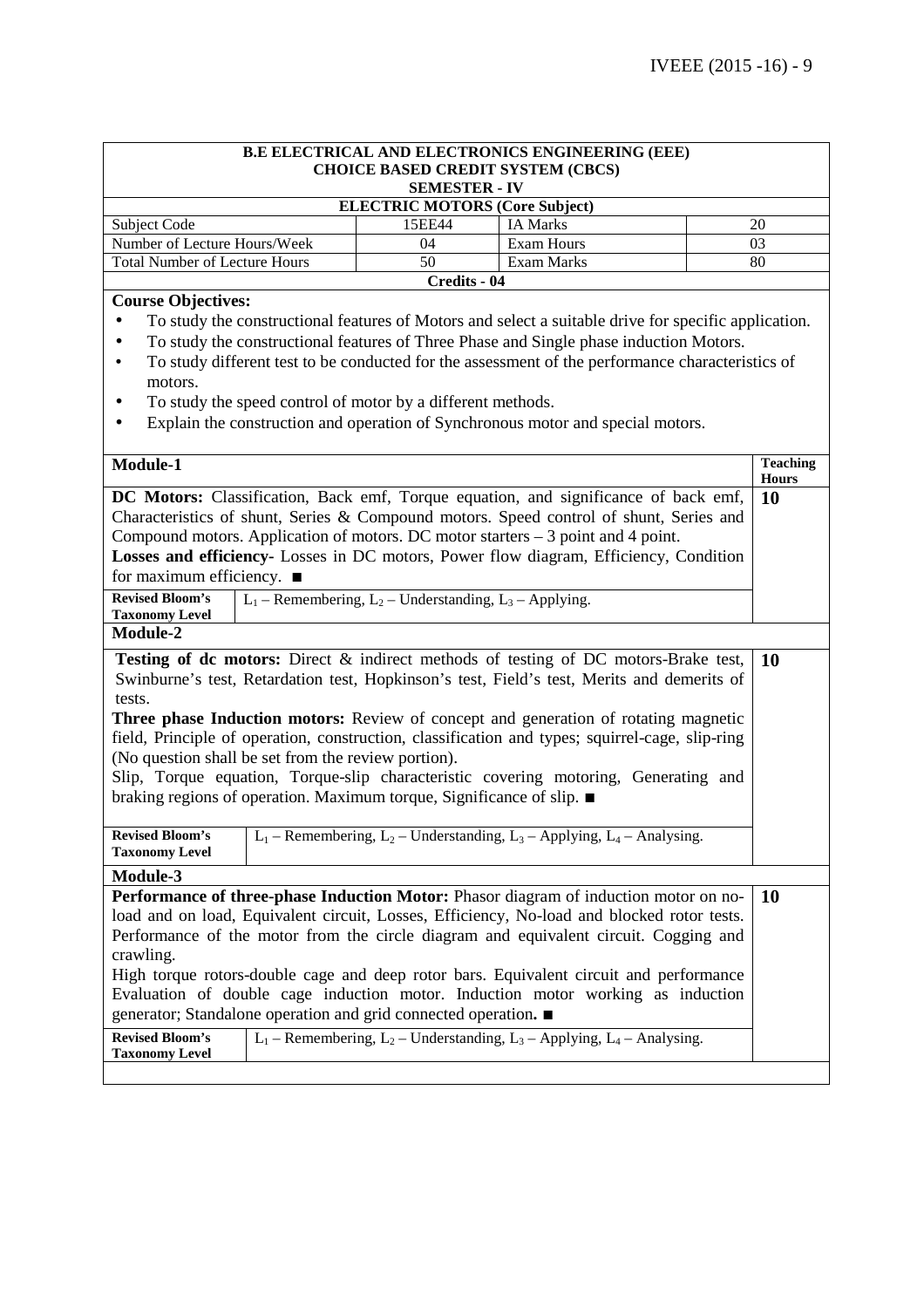| 15EE44 ELECTRIC MOTORS (Core Subject) (continued)<br><b>CHOICE BASED CREDIT SYSTEM (CBCS)</b>                                                                                                                                                                                                                                                                                                                              |                    |  |
|----------------------------------------------------------------------------------------------------------------------------------------------------------------------------------------------------------------------------------------------------------------------------------------------------------------------------------------------------------------------------------------------------------------------------|--------------------|--|
| Module-4                                                                                                                                                                                                                                                                                                                                                                                                                   | <b>Teaching</b>    |  |
| Starting and speed Control of Three-phase Induction Motors: Need for starter. Direct on                                                                                                                                                                                                                                                                                                                                    | <b>Hours</b><br>10 |  |
| line, Star-Delta and autotransformer starting. Rotor resistance starting. Speed control by                                                                                                                                                                                                                                                                                                                                 |                    |  |
| voltage, Frequency and rotor resistance methods                                                                                                                                                                                                                                                                                                                                                                            |                    |  |
| Single-phase Induction Motor: Double revolving field theory and principle of operation.                                                                                                                                                                                                                                                                                                                                    |                    |  |
| Construction and operation of split-phase, Capacitor start, Capacitor run, and shaded pole                                                                                                                                                                                                                                                                                                                                 |                    |  |
| motors. Comparison of single phase motors and applications.                                                                                                                                                                                                                                                                                                                                                                |                    |  |
| $L_1$ – Remembering, $L_2$ – Understanding, $L_3$ – Applying, $L_4$ – Analysing.<br><b>Revised Bloom's</b><br><b>Taxonomy Level</b>                                                                                                                                                                                                                                                                                        |                    |  |
| Module-5                                                                                                                                                                                                                                                                                                                                                                                                                   |                    |  |
| Synchronous motor: Principle of operation, Phasor diagrams, Torque and torque angle,<br>Blondel diagram, Effect of change in load, Effect of change in excitation, V and inverted V<br>curves. Synchronous condenser, Hunting and damping. Methods of starting synchronous<br>motors.<br><b>Other motors:</b> Construction and operation of Universal motor, AC servomotor, Linear<br>induction motor and stepper motor. ■ | 10                 |  |
| $L_1$ – Remembering, $L_2$ – Understanding, $L_3$ – Applying, $L_4$ – Analysing.<br><b>Revised Bloom's</b><br><b>Taxonomy Level</b>                                                                                                                                                                                                                                                                                        |                    |  |
| <b>Course Outcomes:</b>                                                                                                                                                                                                                                                                                                                                                                                                    |                    |  |
| At the end of the course the student will be able to:                                                                                                                                                                                                                                                                                                                                                                      |                    |  |
| Explain the constructional features of Motors and select a suitable drive for specific application.<br>$\bullet$                                                                                                                                                                                                                                                                                                           |                    |  |
| Analyze and assess the performance characteristics of DC motors by conducting suitable tests and<br>$\bullet$                                                                                                                                                                                                                                                                                                              |                    |  |
| control the speed by suitable method.                                                                                                                                                                                                                                                                                                                                                                                      |                    |  |
| Explain the constructional features of Three Phase and Single phase induction Motors and assess<br>$\bullet$<br>their performance.                                                                                                                                                                                                                                                                                         |                    |  |
| Control the speed of induction motor by a suitable method.                                                                                                                                                                                                                                                                                                                                                                 |                    |  |
| Explain the operation of Synchronous motor and special motors.                                                                                                                                                                                                                                                                                                                                                             |                    |  |
| <b>Graduate Attributes (As per NBA)</b>                                                                                                                                                                                                                                                                                                                                                                                    |                    |  |
| <b>Engineering Knowledge</b>                                                                                                                                                                                                                                                                                                                                                                                               |                    |  |
| Problem Analysis                                                                                                                                                                                                                                                                                                                                                                                                           |                    |  |
| Conduct investigations of complex Problems                                                                                                                                                                                                                                                                                                                                                                                 |                    |  |
| <b>Question paper pattern:</b>                                                                                                                                                                                                                                                                                                                                                                                             |                    |  |
| The question paper will have ten questions.                                                                                                                                                                                                                                                                                                                                                                                |                    |  |
| Each full question is for 16 marks.                                                                                                                                                                                                                                                                                                                                                                                        |                    |  |

- There will be 2 full questions (with a maximum of four sub questions in one full question) from each module.
- Each full question with sub questions will cover the contents under a module.
- Students will have to answer 5 full questions, selecting one full question from each module.∎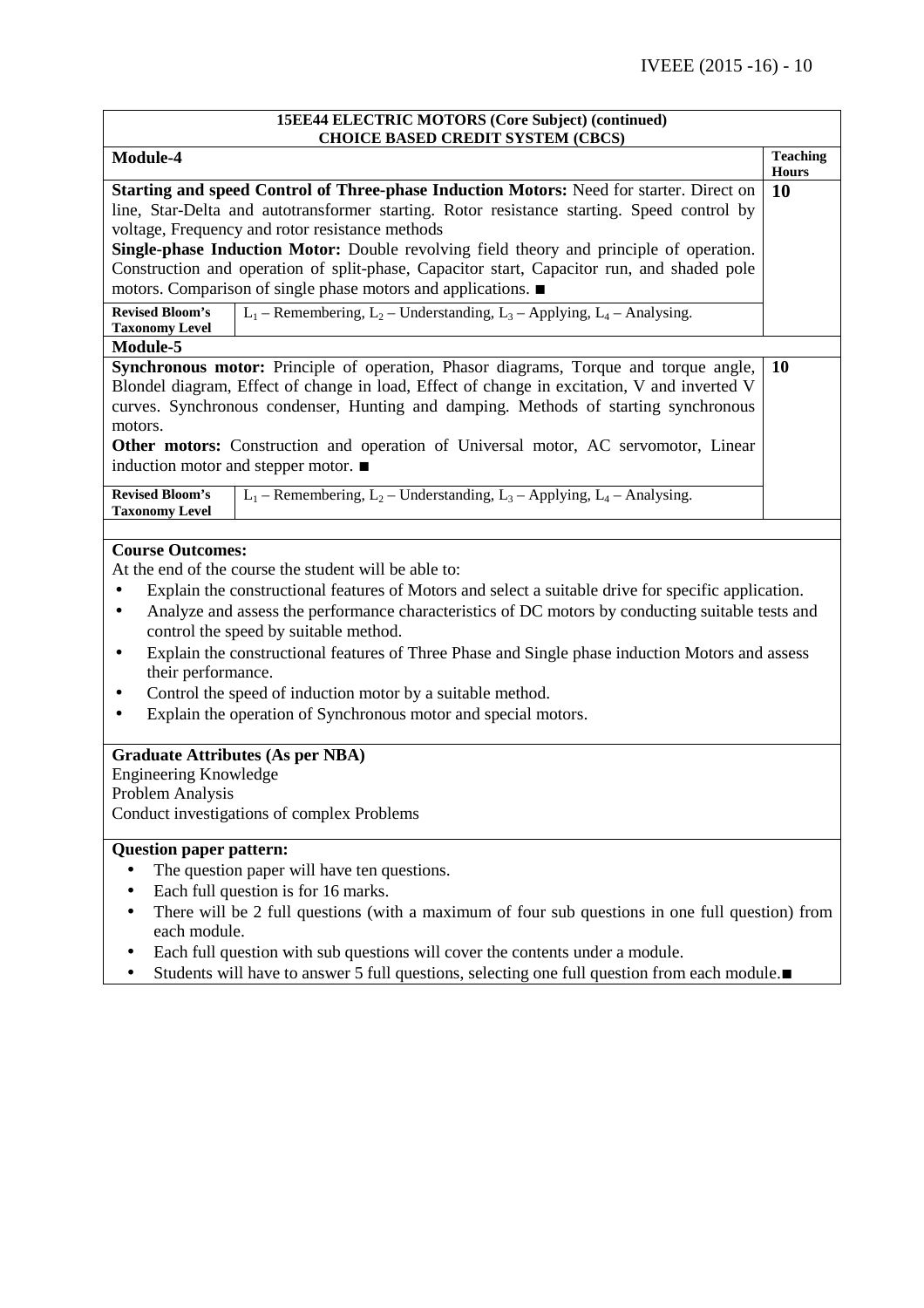|                | <b>15EE44 ELECTRIC MOTORS (Core Subject) (continued)</b><br><b>CHOICE BASED CREDIT SYSTEM (CBCS)</b> |                                 |                                   |                     |  |  |
|----------------|------------------------------------------------------------------------------------------------------|---------------------------------|-----------------------------------|---------------------|--|--|
|                | <b>Text/Reference Books:</b>                                                                         |                                 |                                   |                     |  |  |
| 1              | <b>Electric Machines</b>                                                                             | D. P. Kothari,<br>I. J. Nagrath | Mc Graw Hill                      | 4th edition, 2011   |  |  |
| $\overline{2}$ | Principles of Electric Machines<br>and power Electronics                                             | P.C.Sen                         | Wiley                             | 2nd Edition, 2013   |  |  |
| 3              | <b>Electric Machines</b>                                                                             | R.K. Srivastava                 | Cengage Learning                  | 2nd Edition, 2013   |  |  |
| $\overline{4}$ | Electrical Machines, Drives and<br>Power systems                                                     | Theodore Wildi                  | Pearson                           | 6th Edition, 2014   |  |  |
| 5              | <b>Electrical Machines</b>                                                                           | M.V. Deshpande                  | PHI Learning                      | 2013                |  |  |
| 6              | Electric Machinery and<br>Transformers                                                               | <b>Bhag S Guru</b><br>at el     | <b>Oxford University</b><br>Press | $3rd$ Edition, 2012 |  |  |
| $\overline{7}$ | Electric Machinery and<br><b>Transformers</b>                                                        | <b>Irving Kosow</b>             | Pearson                           | 2rd Edition, 2012   |  |  |
| 8              | Theory of Alternating Current<br><b>Machines</b>                                                     | Alexander<br>Langsdorf          | Mc Graw Hill                      | 2nd Edition, 2001   |  |  |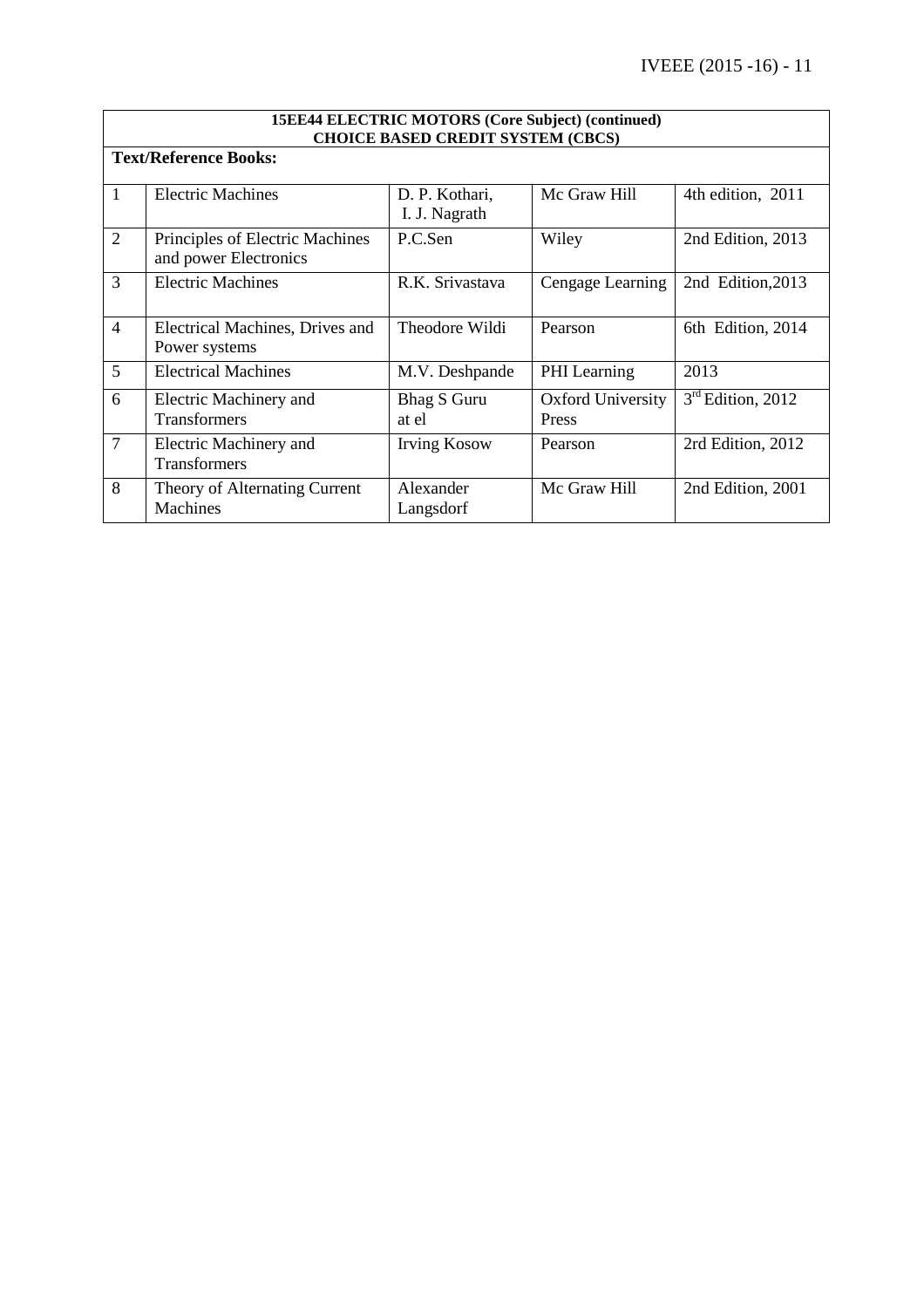| <b>B.E ELECTRICAL AND ELECTRONICS ENGINEERING (EEE)</b><br><b>CHOICE BASED CREDIT SYSTEM (CBCS)</b><br><b>SEMESTER - IV</b> |              |                 |    |  |
|-----------------------------------------------------------------------------------------------------------------------------|--------------|-----------------|----|--|
| <b>ELECTROMAGNETIC FIELD THEORY (Core Subject)</b>                                                                          |              |                 |    |  |
| Subject Code                                                                                                                | 15EE45       | <b>IA Marks</b> | 20 |  |
| Number of Lecture Hours/Week                                                                                                | 04           | Exam Hours      | 03 |  |
| Exam Marks<br><b>Total Number of Lecture Hours</b><br>80<br>50                                                              |              |                 |    |  |
|                                                                                                                             | Credits - 04 |                 |    |  |

# **Course Objectives:**

- To study different coordinate systems for understanding the concept of gradient, divergence and curl of a vector.
- To study the application of Coulomb's Law and Gauss Law for electric fields produced by different charge configurations.
- To evaluate the energy and potential due to a system of charges.
- To study the behavior of electric field across a boundary between a conductor and dielectric and between two different dielectrics.
- To study the magnetic fields and magnetic materials.
- To study the time varying fields and propagation of waves in different media.

| Module-1                                                                                                                                                                                                                                                                                                                                                                                                                                                                                                                                                                                                                                                                                                                                                                                                                     | <b>Teaching</b><br><b>Hours</b> |  |
|------------------------------------------------------------------------------------------------------------------------------------------------------------------------------------------------------------------------------------------------------------------------------------------------------------------------------------------------------------------------------------------------------------------------------------------------------------------------------------------------------------------------------------------------------------------------------------------------------------------------------------------------------------------------------------------------------------------------------------------------------------------------------------------------------------------------------|---------------------------------|--|
| Vector Analysis: Scalars and Vectors, Vector algebra, Cartesian co-ordinate system,<br>Vector components and unit vectors. Scalar field and Vector field. Dot product and Cross<br>product, Gradient of a scalar field. Divergence and Curl of a vector field. Co – ordinate<br>systems: cylindrical and spherical, Relation between different coordinate systems.<br>Expression for gradient, Divergence and curl in rectangular, Cylindrical and spherical co-<br>ordinate systems. Problems.<br><b>Electrostatics:</b> Coulomb's law, Electric field intensity and its evaluation for (i) point<br>charge (ii) line charge (iii) surface charge (iv) volume charge distributions. Electric flux<br>density, Gauss law and its applications. Maxwell's first equation (Electrostatics).<br>Divergence theorem. Problems. ■ | 10                              |  |
| <b>Revised Bloom's</b><br>$L_1$ – Remembering, $L_2$ – Understanding, $L_3$ – Applying.<br><b>Taxonomy Level</b>                                                                                                                                                                                                                                                                                                                                                                                                                                                                                                                                                                                                                                                                                                             |                                 |  |
| Module-2                                                                                                                                                                                                                                                                                                                                                                                                                                                                                                                                                                                                                                                                                                                                                                                                                     |                                 |  |
| <b>Energy and Potential:</b> Energy expended in moving a point charge in an electric field. The<br>line integral. Definition of potential difference and potential. The potential field of a point<br>charge and of a system of charges. Potential gradient. The dipole. Energy density in the<br>electrostatic field. Problems.<br>Conductor and Dielectrics: Current and current density. Continuity of current. Metallic<br>conductors, Conductor's properties and boundary conditions. Perfect dielectric materials,<br>capacitance calculations. Parallel plate capacitor with two dielectrics with dielectric<br>interface parallel to the conducting plates. Capacitance of two wire line. Problems. ■<br><b>Revised Bloom's</b><br>$L_1$ – Remembering, $L_2$ – Understanding, $L_3$ – Applying.                     |                                 |  |
| <b>Taxonomy Level</b><br>Module-3                                                                                                                                                                                                                                                                                                                                                                                                                                                                                                                                                                                                                                                                                                                                                                                            |                                 |  |
| Poisson's and Laplace equations: Derivations and problems, Uniqueness theorem.<br>Steady magnetic fields: Biot - Savart's law, Ampere's circuital law. The Curl. Stokes<br>theorem. Magnetic flux and flux density. Scalar and vector magnetic potentials. Problems.                                                                                                                                                                                                                                                                                                                                                                                                                                                                                                                                                         |                                 |  |
| <b>Revised Bloom's</b><br>$L_1$ – Remembering, $L_2$ – Understanding, $L_3$ – Applying.<br><b>Taxonomy Level</b>                                                                                                                                                                                                                                                                                                                                                                                                                                                                                                                                                                                                                                                                                                             |                                 |  |

### **15EE45 ELECTROMAGNETIC FIELD THEORY (Core Subject) (continued)**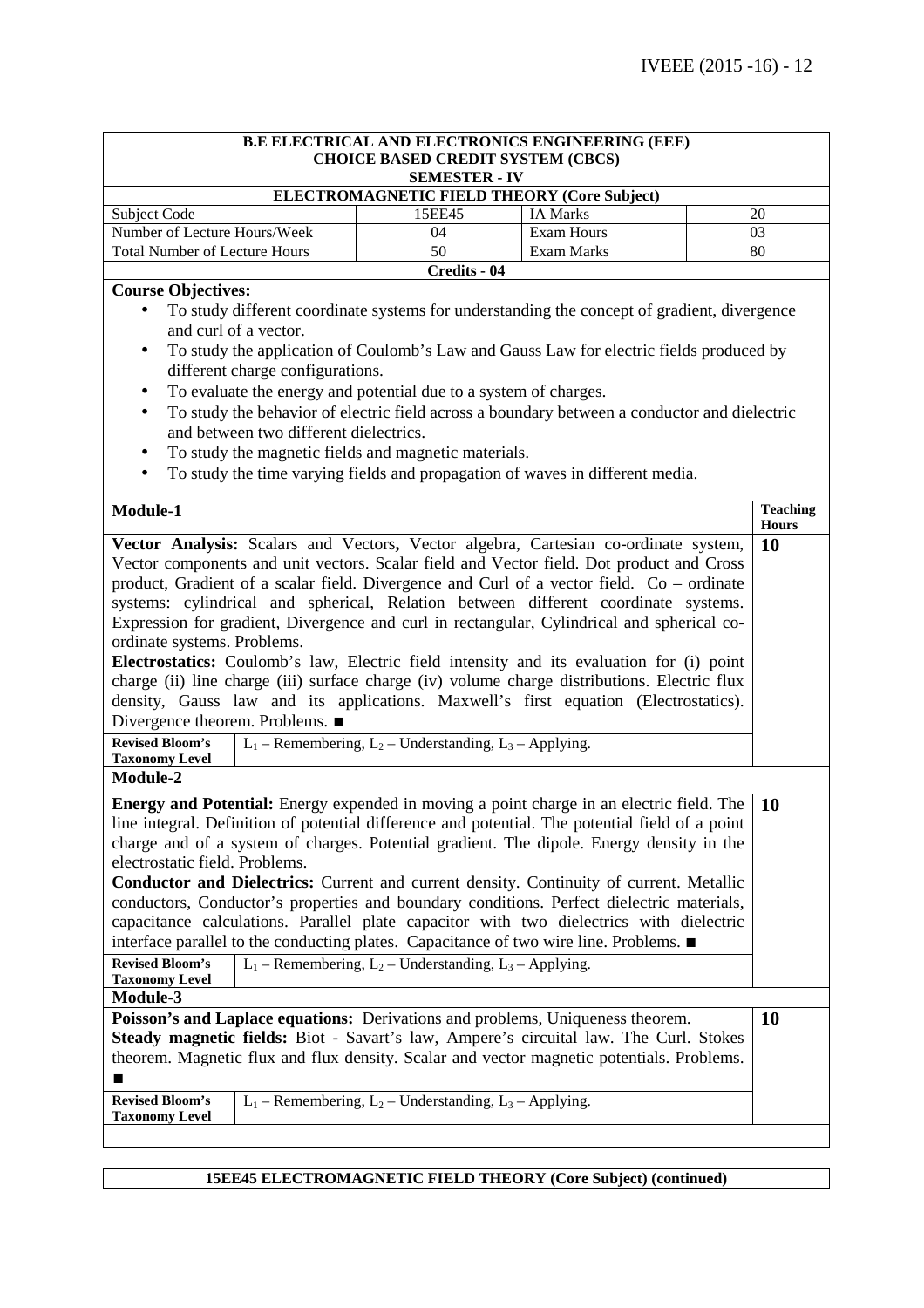| <b>CHOICE BASED CREDIT SYSTEM (CBCS)</b>                                                                     |                                                                                               |                    |  |  |  |
|--------------------------------------------------------------------------------------------------------------|-----------------------------------------------------------------------------------------------|--------------------|--|--|--|
| Module-4                                                                                                     |                                                                                               | <b>Teaching</b>    |  |  |  |
|                                                                                                              |                                                                                               | <b>Hours</b><br>10 |  |  |  |
| Magnetic forces: Force on a moving charge and differential current element. Force                            |                                                                                               |                    |  |  |  |
| between differential current elements. Force and torque on a closed circuit. Problems.                       |                                                                                               |                    |  |  |  |
|                                                                                                              | Magnetic materials and magnetism: Nature of magnetic materials, Magnetisation and             |                    |  |  |  |
|                                                                                                              | permeability. Magnetic boundary conditions. Magnetic circuit, Inductance and mutual           |                    |  |  |  |
| inductance. Problems. ■                                                                                      |                                                                                               |                    |  |  |  |
| <b>Revised Bloom's</b><br><b>Taxonomy Level</b>                                                              | $L_1$ – Remembering, $L_2$ – Understanding, $L_3$ – Applying.                                 |                    |  |  |  |
| Module-5                                                                                                     |                                                                                               |                    |  |  |  |
|                                                                                                              | Time varying fields and Maxwell's equations: Faraday's law, Displacement current.             | 10                 |  |  |  |
|                                                                                                              | Maxwell's equations in point form and integral form. Problems.                                |                    |  |  |  |
|                                                                                                              | Uniform plane wave: Wave propagation in free space and in dielectrics. Pointing vector        |                    |  |  |  |
|                                                                                                              | and power considerations. Propagation in good conductors, skin effect. Problems. ■            |                    |  |  |  |
| <b>Revised Bloom's</b>                                                                                       | $L_1$ – Remembering, $L_2$ – Understanding, $L_3$ – Applying, $L_4$ – Analysing.              |                    |  |  |  |
| <b>Taxonomy Level</b>                                                                                        |                                                                                               |                    |  |  |  |
|                                                                                                              |                                                                                               |                    |  |  |  |
| <b>Course Outcomes:</b>                                                                                      |                                                                                               |                    |  |  |  |
|                                                                                                              | At the end of the course the student will be able to:                                         |                    |  |  |  |
| $\bullet$                                                                                                    | Use different coordinate systems to explain the concept of gradient, divergence and curl of a |                    |  |  |  |
| vector.                                                                                                      |                                                                                               |                    |  |  |  |
| $\bullet$                                                                                                    | Use Coulomb's Law and Gauss Law for the evaluation of electric fields produced by different   |                    |  |  |  |
|                                                                                                              | charge configurations.                                                                        |                    |  |  |  |
|                                                                                                              | Calculate the energy and potential due to a system of charges.                                |                    |  |  |  |
| Explain the behavior of electric field across a boundary between a conductor and dielectric and<br>$\bullet$ |                                                                                               |                    |  |  |  |
|                                                                                                              | between two different dielectrics.                                                            |                    |  |  |  |
| Explain the behavior of magnetic fields and magnetic materials.<br>$\bullet$                                 |                                                                                               |                    |  |  |  |
| Assess time varying fields and propagation of waves in different media.                                      |                                                                                               |                    |  |  |  |
| <b>Graduate Attributes (As per NBA)</b>                                                                      |                                                                                               |                    |  |  |  |
| <b>Engineering Knowledge</b>                                                                                 |                                                                                               |                    |  |  |  |
| Problem Analysis                                                                                             |                                                                                               |                    |  |  |  |
|                                                                                                              | Conduct investigations of complex Problems                                                    |                    |  |  |  |
| <b>Question paper pattern:</b>                                                                               |                                                                                               |                    |  |  |  |
|                                                                                                              | The question paper will have ten questions.                                                   |                    |  |  |  |
| Each full question is for 16 marks.                                                                          |                                                                                               |                    |  |  |  |
| There will be 2 full questions (with a maximum of four sub questions in one full question) from              |                                                                                               |                    |  |  |  |
| each module.                                                                                                 |                                                                                               |                    |  |  |  |
| $\bullet$                                                                                                    | Each full question with sub questions will cover the contents under a module.                 |                    |  |  |  |

• Students will have to answer 5 full questions, selecting one full question from each module.∎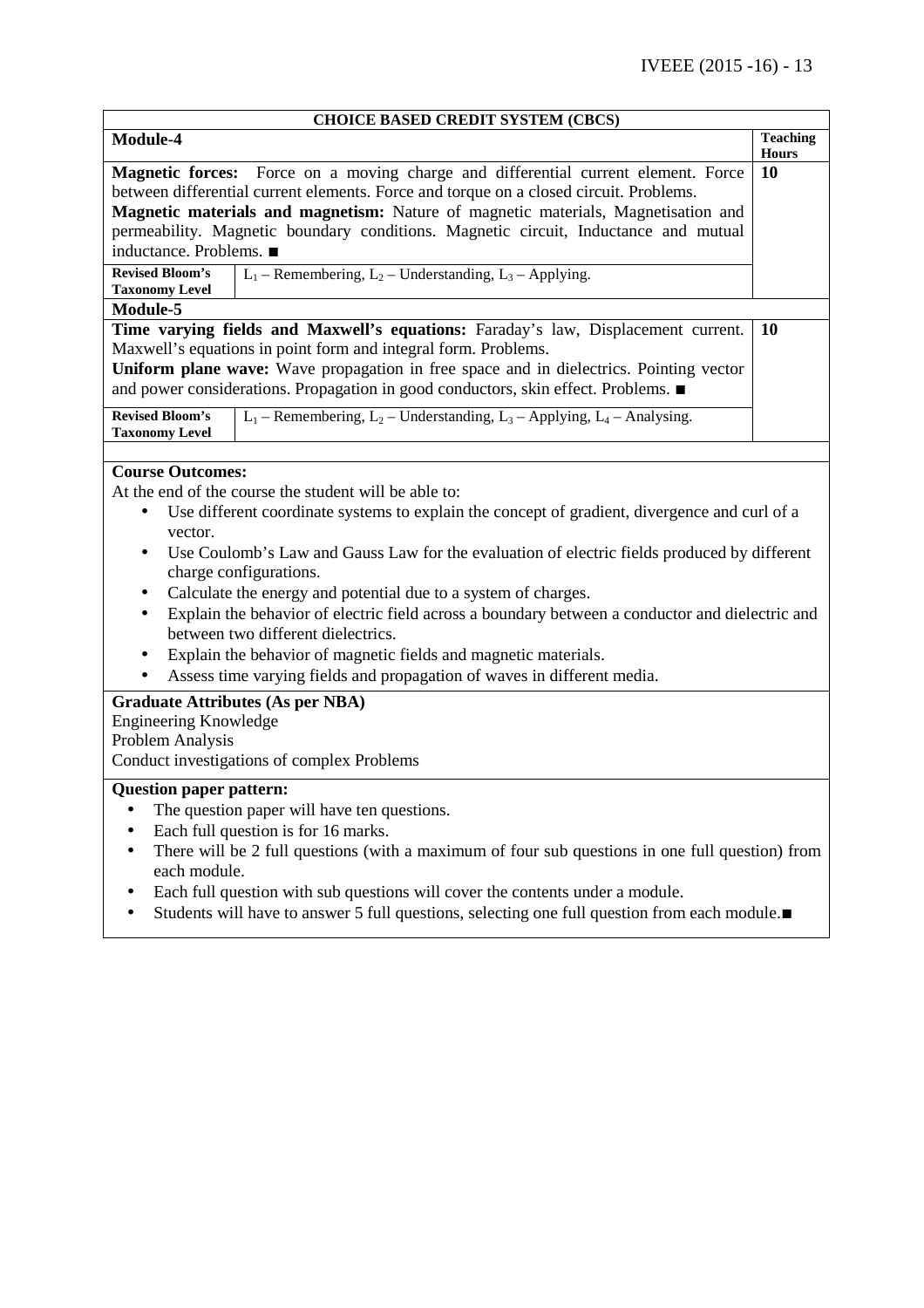|                | 15EE45ELECTROMAGNETIC FIELD THEORY (Core Subject) (continued)<br><b>CHOICE BASED CREDIT SYSTEM (CBCS)</b><br><b>Text/Reference Books:</b> |                             |                                   |                               |  |
|----------------|-------------------------------------------------------------------------------------------------------------------------------------------|-----------------------------|-----------------------------------|-------------------------------|--|
|                |                                                                                                                                           |                             |                                   |                               |  |
|                | <b>Engineering Electromagnetics</b>                                                                                                       | William H Hayt et<br>a1     | Mc Graw Hill                      | 8 <sup>th</sup> Edition, 2014 |  |
| $\overline{2}$ | Principles of Electromagnetics                                                                                                            | Matthew N.O.<br>Sadiku      | <b>Oxford University</b><br>Press | $6th$ Edition, 2015           |  |
| 3              | Fundamentals of Engineering<br>Electromagnetics                                                                                           | David K. Cheng              | Pearson                           | 2014                          |  |
| $\overline{4}$ | Electromagnetism<br>- Theory (Volume -1)<br>-Applications (Volume-2)                                                                      | <b>Ashutosh Pramanik</b>    | <b>PHI</b> Learning               | 2014                          |  |
| 5              | <b>Electromagnetic Field Theory</b><br>Fundamentals                                                                                       | Bhag Guru et al             | Cambridge<br>University press     | 2005                          |  |
| 6              | Electromagnetic Field Theory                                                                                                              | Rohit Khurana               | Vikas Publishing                  | $1st$ Edition, 2014           |  |
| 7              | Electromagnetics                                                                                                                          | J. A. Edminister            | Mc Graw Hill                      | $3rd$ Edition, 2010           |  |
| 8              | Electromagnetic Field Theory<br>and Transmission Lines                                                                                    | Gottapu<br>Sasibhushana Rao | Wiley                             | 1st Edition, 2013             |  |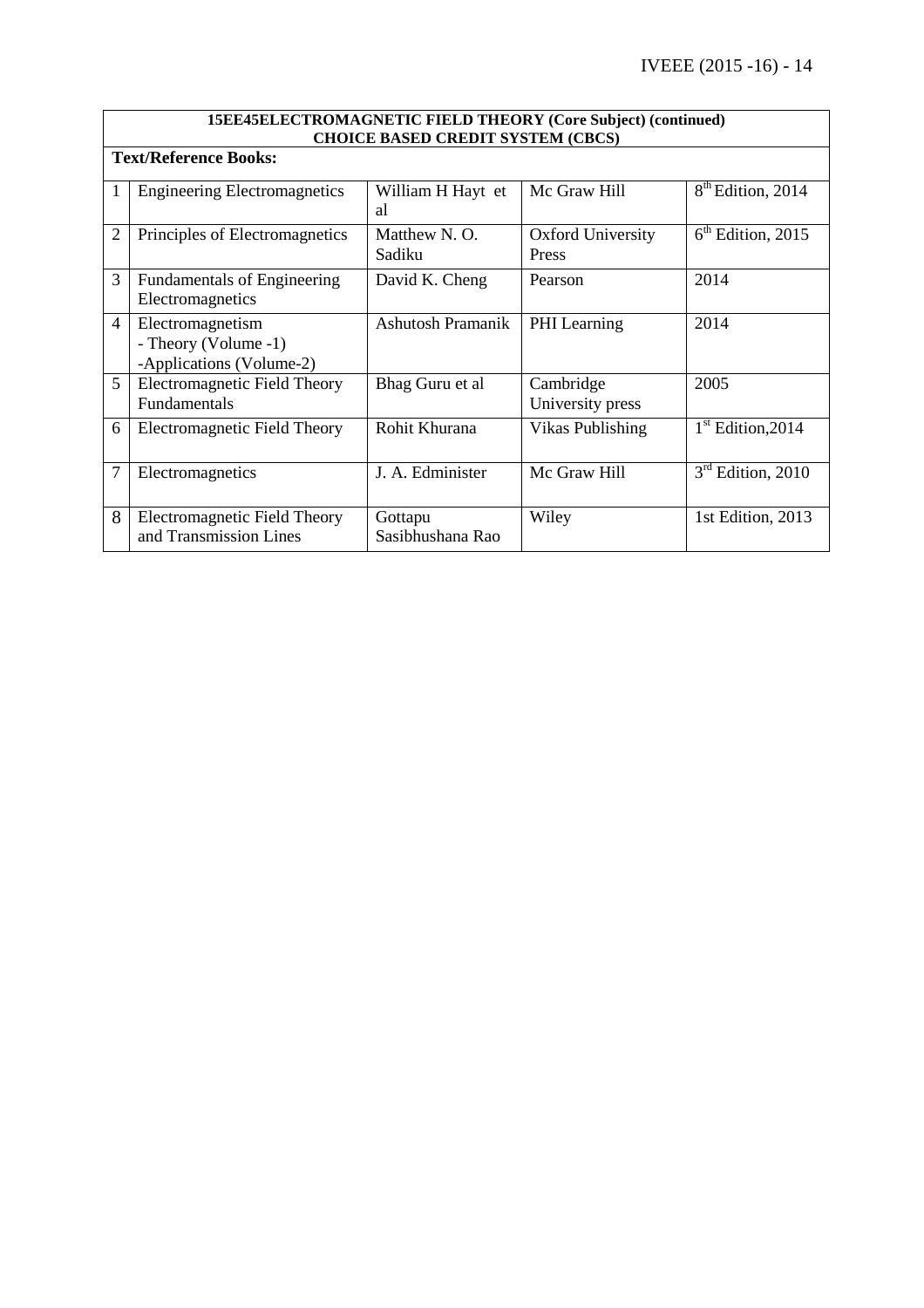| B.E ELECTRICAL AND ELECTRONICS ENGINEERING (EEE)                                                    |                                                                                      |                                                                                  |                                 |  |  |
|-----------------------------------------------------------------------------------------------------|--------------------------------------------------------------------------------------|----------------------------------------------------------------------------------|---------------------------------|--|--|
| <b>CHOICE BASED CREDIT SYSTEM (CBCS)</b>                                                            |                                                                                      |                                                                                  |                                 |  |  |
| <b>SEMESTER - IV</b><br><b>OPERATIONAL AMPLIFIERS AND LINEAR ICs (Foundation Course)</b>            |                                                                                      |                                                                                  |                                 |  |  |
| <b>Subject Code</b>                                                                                 | 15EE46                                                                               | <b>IA Marks</b>                                                                  | 20                              |  |  |
| Number of Lecture Hours/Week                                                                        | 04                                                                                   | Exam Hours                                                                       | 03                              |  |  |
| 50<br><b>Total Number of Lecture Hours</b><br>Exam Marks                                            |                                                                                      |                                                                                  | 80                              |  |  |
|                                                                                                     | Credits - 04                                                                         |                                                                                  |                                 |  |  |
| <b>Course Objectives:</b>                                                                           |                                                                                      |                                                                                  |                                 |  |  |
| To understand the basics of Linear ICs such as Op-amp, Regulator, Timer & PLL.<br>$\bullet$         |                                                                                      |                                                                                  |                                 |  |  |
| To learn the designing of various circuits using linear ICs.<br>$\bullet$                           |                                                                                      |                                                                                  |                                 |  |  |
| To use these linear ICs for specific applications.<br>٠                                             |                                                                                      |                                                                                  |                                 |  |  |
| To understand the concept and various types of converters.<br>$\bullet$                             |                                                                                      |                                                                                  |                                 |  |  |
| To use these ICs, in Hardware projects.<br>٠                                                        |                                                                                      |                                                                                  |                                 |  |  |
|                                                                                                     |                                                                                      |                                                                                  |                                 |  |  |
| Module-1                                                                                            |                                                                                      |                                                                                  | <b>Teaching</b><br><b>Hours</b> |  |  |
| Operational amplifiers: Introduction, Block diagram representation of a typical Op-amp,             |                                                                                      |                                                                                  | 10                              |  |  |
| Schematic symbol, Characteristics of an Op-amp, Ideal op-amp, Equivalent circuit, Ideal             |                                                                                      |                                                                                  |                                 |  |  |
| voltage transfer curve, Open loop configuration, Differential amplifier, Inverting & non -          |                                                                                      |                                                                                  |                                 |  |  |
| inverting amplifier, Op-amp with negative feedback; voltage series feedback amplifier-              |                                                                                      |                                                                                  |                                 |  |  |
| gain, Input resistance, Output resistance, Voltage shunt feedback amplifier- gain, Input            |                                                                                      |                                                                                  |                                 |  |  |
| resistance, Output resistance.                                                                      |                                                                                      |                                                                                  |                                 |  |  |
| General Linear Applications: D.C. & A.C amplifiers, Peaking amplifier, Summing,                     |                                                                                      |                                                                                  |                                 |  |  |
| Scaling & averaging amplifier, Inverting and non-inverting configuration, Differential              |                                                                                      |                                                                                  |                                 |  |  |
| configuration, Instrumentation amplifier. ■                                                         |                                                                                      |                                                                                  |                                 |  |  |
|                                                                                                     |                                                                                      |                                                                                  |                                 |  |  |
| <b>Revised Bloom's</b>                                                                              |                                                                                      | $L_1$ – Remembering, $L_2$ – Understanding, $L_3$ – Applying, $L_4$ – Analysing. |                                 |  |  |
| <b>Taxonomy Level</b><br>Module-2                                                                   |                                                                                      |                                                                                  |                                 |  |  |
|                                                                                                     |                                                                                      |                                                                                  |                                 |  |  |
| Active Filters: First & Second order high pass & low pass Butterworth filters, Higher order         |                                                                                      |                                                                                  | <b>10</b>                       |  |  |
| filters Band pass filters, Band reject filters & all pass filters.                                  |                                                                                      |                                                                                  |                                 |  |  |
| DC Voltage Regulators: Voltage regulator basics, Voltage follower regulator, Adjustable             |                                                                                      |                                                                                  |                                 |  |  |
| output regulator, LM317 & LM337 Integrated circuit regulators. ■                                    |                                                                                      |                                                                                  |                                 |  |  |
| <b>Revised Bloom's</b>                                                                              |                                                                                      | $L_1$ – Remembering, $L_2$ – Understanding, $L_3$ – Applying, $L_4$ – Analysing. |                                 |  |  |
| <b>Taxonomy Level</b>                                                                               |                                                                                      |                                                                                  |                                 |  |  |
| Module-3                                                                                            |                                                                                      |                                                                                  |                                 |  |  |
| Signal generators: Triangular / rectangular wave generator, Phase shift oscillator, Wien            |                                                                                      |                                                                                  | <b>10</b>                       |  |  |
| bridge oscillator, Oscillator amplitude stabilization, Signal generator output controls.            |                                                                                      |                                                                                  |                                 |  |  |
|                                                                                                     | Comparators & Converters: Basic comparator, Zero crossing detector, Inverting & non- |                                                                                  |                                 |  |  |
| inverting Schmitt trigger circuit, Voltage to current converter with grounded load, Current         |                                                                                      |                                                                                  |                                 |  |  |
| to voltage converter and basics of voltage to frequency and frequency to voltage converters.        |                                                                                      |                                                                                  |                                 |  |  |
|                                                                                                     |                                                                                      |                                                                                  |                                 |  |  |
| <b>Revised Bloom's</b>                                                                              |                                                                                      | $L_1$ – Remembering, $L_2$ – Understanding, $L_3$ – Applying, $L_4$ – Analysing. |                                 |  |  |
| <b>Taxonomy Level</b>                                                                               |                                                                                      |                                                                                  |                                 |  |  |
| Module-4                                                                                            |                                                                                      |                                                                                  |                                 |  |  |
| <b>Signal processing circuits:</b> Precision half wave $\&$ full wave rectifiers limiting circuits, |                                                                                      |                                                                                  |                                 |  |  |
| Clamping circuits, Peak detectors, Sample & hold circuits.                                          |                                                                                      |                                                                                  |                                 |  |  |
| $A/D \& D/A$ Converters: Basics, R-2R D/A Converter, Integrated circuit 8-bit D/A,                  |                                                                                      |                                                                                  |                                 |  |  |
| successive approximation ADC, Linear ramp ADC, Dual slope ADC, Digital ramp ADC. ■                  |                                                                                      |                                                                                  |                                 |  |  |
| <b>Revised Bloom's</b><br><b>Taxonomy Level</b>                                                     |                                                                                      | $L_1$ – Remembering, $L_2$ – Understanding, $L_3$ – Applying, $L_4$ – Analysing. |                                 |  |  |
|                                                                                                     |                                                                                      |                                                                                  |                                 |  |  |
|                                                                                                     |                                                                                      |                                                                                  |                                 |  |  |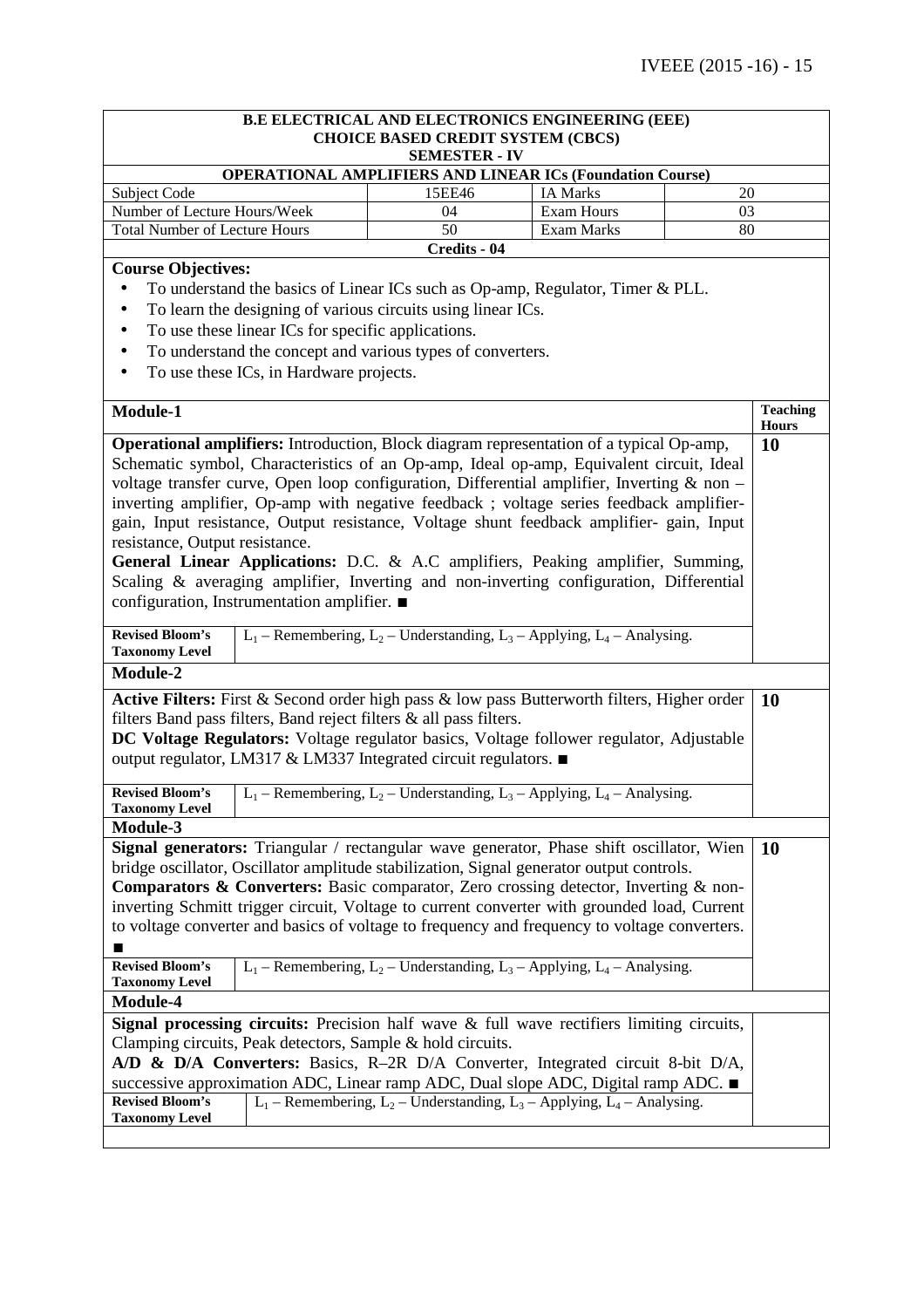| 15EE46 OPERATIONAL AMPLIFIERS AND LINEAR ICs (Foundation Course) (continued)<br><b>CHOICE BASED CREDIT SYSTEM (CBCS)</b>                                                                                                                                                                                                                                                                                                                             |                                                                                                                                                                                                                                                                              |                                                                                  |                                   |                                 |                              |  |
|------------------------------------------------------------------------------------------------------------------------------------------------------------------------------------------------------------------------------------------------------------------------------------------------------------------------------------------------------------------------------------------------------------------------------------------------------|------------------------------------------------------------------------------------------------------------------------------------------------------------------------------------------------------------------------------------------------------------------------------|----------------------------------------------------------------------------------|-----------------------------------|---------------------------------|------------------------------|--|
| Module-5                                                                                                                                                                                                                                                                                                                                                                                                                                             |                                                                                                                                                                                                                                                                              |                                                                                  |                                   | <b>Teaching</b><br><b>Hours</b> |                              |  |
|                                                                                                                                                                                                                                                                                                                                                                                                                                                      | Phase Locked Loop (PLL): Basic PLL, Components, Performance factors,<br>Applications of PLL IC 565.<br>Timer: Internal architecture of 555 timer, Mono stable, Astable multivibrators and<br>applications. $\blacksquare$<br><b>Revised Bloom's</b><br><b>Taxonomy Level</b> | $L_1$ – Remembering, $L_2$ – Understanding, $L_3$ – Applying, $L_4$ – Analysing. |                                   |                                 | 10                           |  |
| <b>Course Outcomes:</b><br>At the end of the course the student will be able to:<br>Explain the basics of linear ICs.<br>$\bullet$<br>Design circuits using linear ICs.<br>$\bullet$<br>Demonstrate the application of Linear ICs.<br>٠<br>Use ICs in the electronic projects.                                                                                                                                                                       |                                                                                                                                                                                                                                                                              |                                                                                  |                                   |                                 |                              |  |
|                                                                                                                                                                                                                                                                                                                                                                                                                                                      | <b>Graduate Attributes (As per NBA)</b><br><b>Engineering Knowledge</b><br>Design / development of solutions<br>Conduct investigations of complex Problems                                                                                                                   |                                                                                  |                                   |                                 |                              |  |
| <b>Question paper pattern:</b><br>The question paper will have ten questions.<br>Each full question is for 16 marks.<br>There will be 2 full questions (with a maximum of four sub questions in one full question) from<br>$\bullet$<br>each module.<br>Each full question with sub questions will cover the contents under a module.<br>Students will have to answer 5 full questions, selecting one full question from each module. $\blacksquare$ |                                                                                                                                                                                                                                                                              |                                                                                  |                                   |                                 |                              |  |
| <b>Text/Reference Books:</b>                                                                                                                                                                                                                                                                                                                                                                                                                         |                                                                                                                                                                                                                                                                              |                                                                                  |                                   |                                 |                              |  |
| 1                                                                                                                                                                                                                                                                                                                                                                                                                                                    | Op-Amps and Linear Integrated<br>Circuits                                                                                                                                                                                                                                    | Ramakant A<br>Gayakwad                                                           | Pearson                           |                                 | 4 <sup>th</sup> Edition 2015 |  |
| $\mathbf{2}$                                                                                                                                                                                                                                                                                                                                                                                                                                         | <b>Operational Amplifiers and Linear</b><br>ICs                                                                                                                                                                                                                              | David A. Bell                                                                    | <b>Oxford University</b><br>Press |                                 | $3rd$ Edition 2011           |  |
| 3                                                                                                                                                                                                                                                                                                                                                                                                                                                    | Linear Integrated Circuits;<br>Analysis, Design and Applications                                                                                                                                                                                                             | B. Somanthan Nair                                                                | Wiley India                       | 2013                            |                              |  |
| 4                                                                                                                                                                                                                                                                                                                                                                                                                                                    | <b>Linear Integrated Circuits</b>                                                                                                                                                                                                                                            | S. Salivahanan, et<br>al                                                         | Mc Graw Hill                      |                                 | $2nd$ Edition, 2014          |  |
| 5                                                                                                                                                                                                                                                                                                                                                                                                                                                    | <b>Operational Amplifiers and Linear</b><br><b>Integrated Circuits</b>                                                                                                                                                                                                       | K. Lal Kishore                                                                   | Pearson                           |                                 | $1st$ Edition, 2012          |  |
| 6                                                                                                                                                                                                                                                                                                                                                                                                                                                    | <b>Linear Integrated Circuits</b>                                                                                                                                                                                                                                            | Muhammad H<br>Rashid                                                             | Cengage Learning                  |                                 | $1st$ Edition, 2014          |  |
| $\tau$                                                                                                                                                                                                                                                                                                                                                                                                                                               | Op-Amps and Linear Integrated<br>Circuits, Concept and Application                                                                                                                                                                                                           | James M Fiore                                                                    | Cengage                           | 2009                            |                              |  |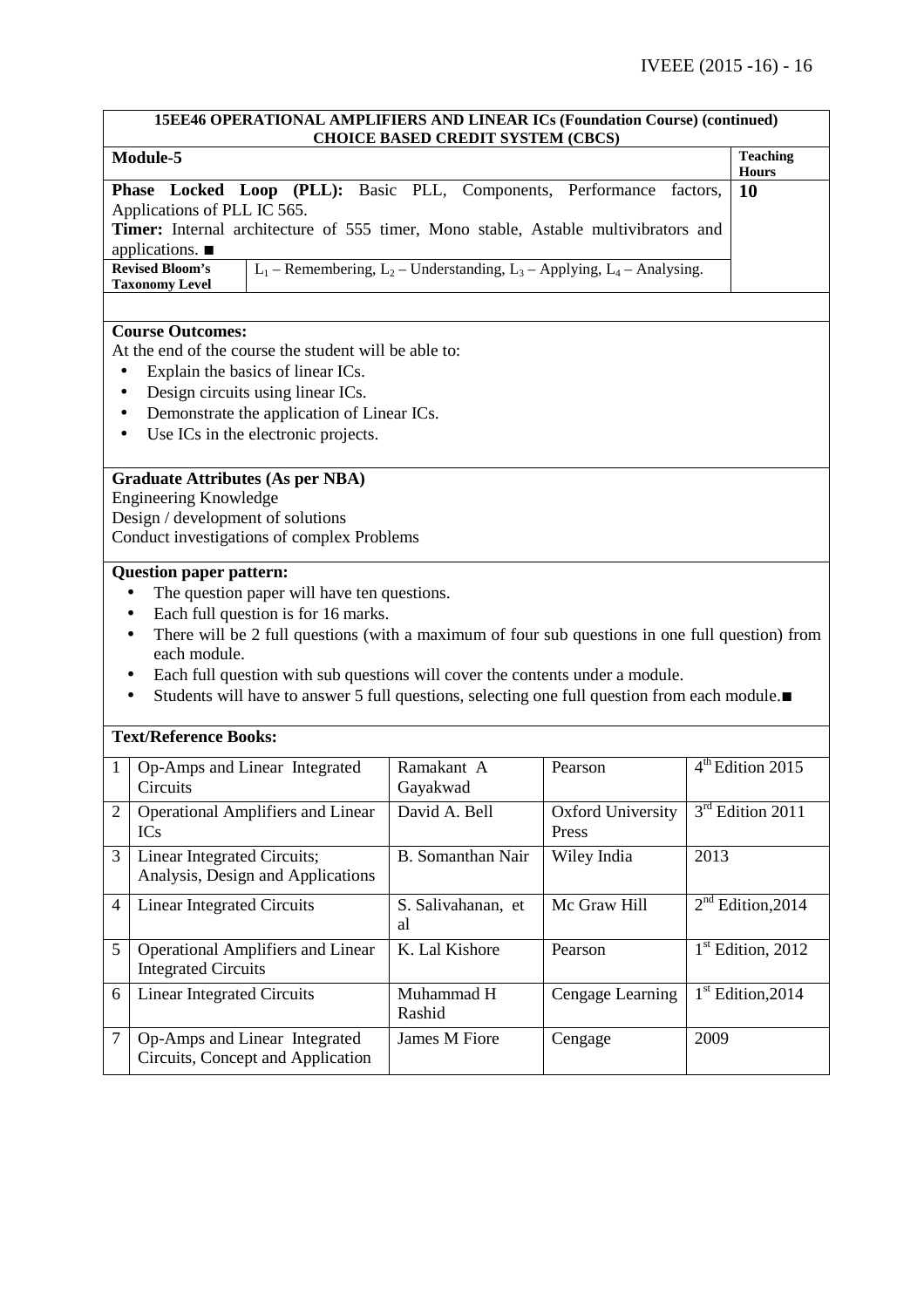# **B.E ELECTRICAL AND ELECTRONICS ENGINEERING (EEE) CHOICE BASED CREDIT SYSTEM (CBCS) SEMESTER - IV ELECTRICAL MACHINES LABORATORY -2** Subject Code 15EEL47 | IA Marks 20 Number of Practical Hours/Week 03 Exam Hours 03<br>
Total Number of Practical Hours 42 Exam Marks 80 Total Number of Practical Hours 42 Exam Marks 80 **Credits - 02 Course Objectives:**  • To perform tests on dc machines to determine their characteristics. • To control the speed of dc motor • To conduct test for pre-determination of the performance characteristics of dc machines • To conduct load test on single phase and three phase induction motor. • To conduct test on induction motor to determine the performance characteristics • To conduct test on synchronous motor to draw the performance curves. **Sl. No Experiments**  1 Load test on dc shunt motor to draw speed – torque and horse power – efficiency characteristics 2 Field Test on dc series machines. 3 Speed control of dc shunt motor by armature and field control. 4 Swinburne's Test on dc motor. 5 Retardation test on dc shunt motor. 6 Regenerative test on dc shunt machines. 7 Load test on three phase induction motor. 8 No load and Blocked rotor test on three phase induction motor to draw (i) equivalent circuit and (ii) circle diagram. Determination of performance parameters at different load conditions from (i) and (ii). 9 | Load test on induction generator. 10 Load test on single phase induction motor to draw output versus torque, current, power and efficiency characteristics. 11 Conduct suitable tests to draw the equivalent circuit of single phase induction motor and determine performance parameters. 12 Conduct an experiment to draw V and Λ curves of synchronous motor at no load and load conditions. **Revised Bloom's Taxonomy Level**  $L_3$  – Applying,  $L_4$  – Analysing,  $L_5$  – Evaluating,  $L_6$  – Creating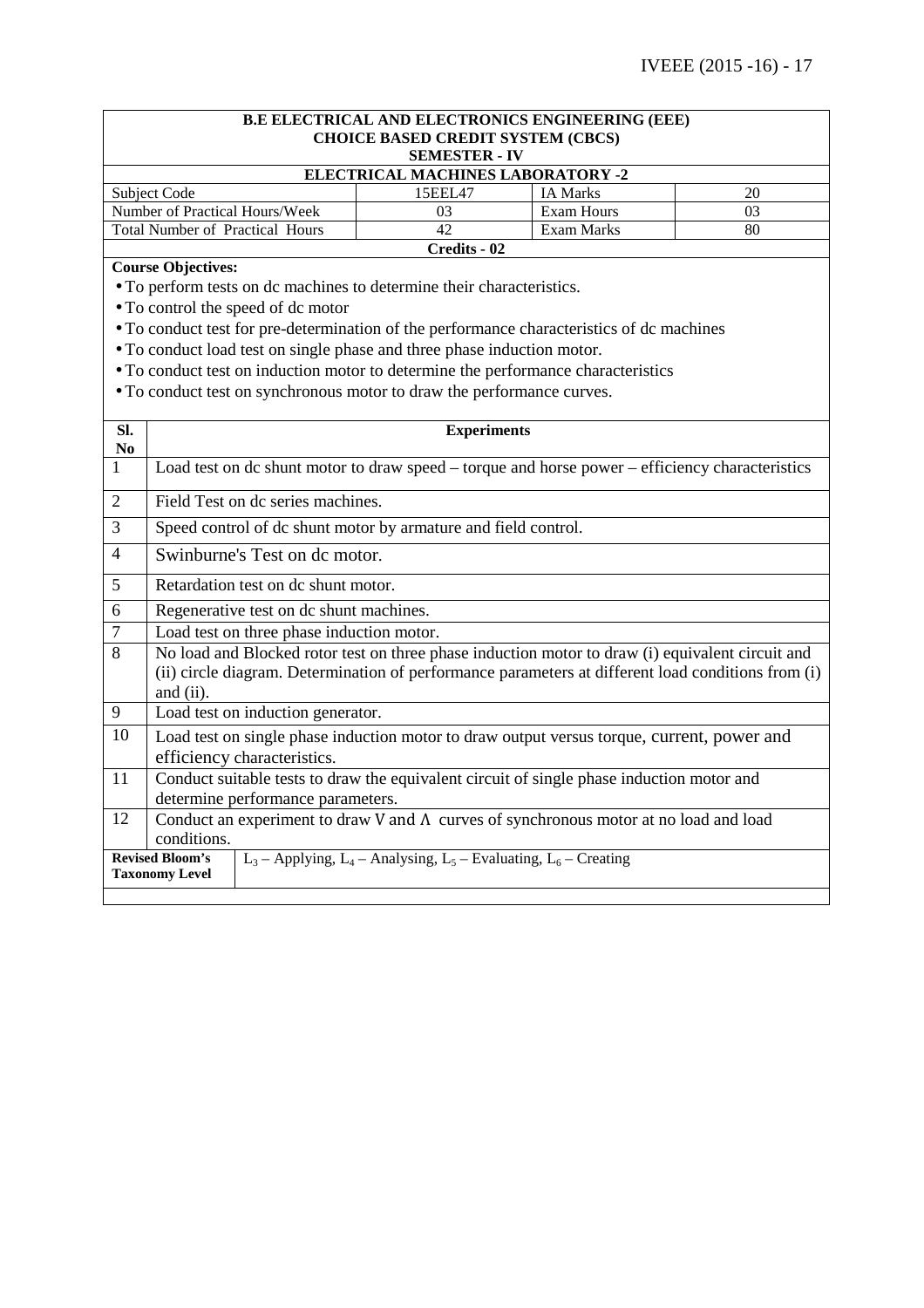#### **15EEL47 ELECTRICAL MACHINES LABORATORY -2 (continued) CHOICE BASED CREDIT SYSTEM (CBCS)**

### **Course Outcomes:**

At the end of the course the student will be able to:

- Test dc machines to determine their characteristics.
- Control the speed of dc motor
- Pre-determine the performance characteristics of dc machines by conducting suitable tests.
- Perform load test on single phase and three phase induction motor to assess its performance.
- Conduct test on induction motor to pre-determine the performance characteristics
- Conduct test on synchronous motor to draw the performance curves.

## **Graduate Attributes (As per NBA)**

Engineering Knowledge Individual and Team work

Communication

# **Conduct of Practical Examination:**

- 1. All laboratory experiments are to be included for practical examination.
- 2. Breakup of marks and the instructions printed on the cover page of answer script to be strictly adhered by the examiners.
- 3. Students can pick one experiment from the questions lot prepared by the examiners.
- 4. Change of experiment is allowed only once and 15% Marks allotted to the procedure part to be made zero.∎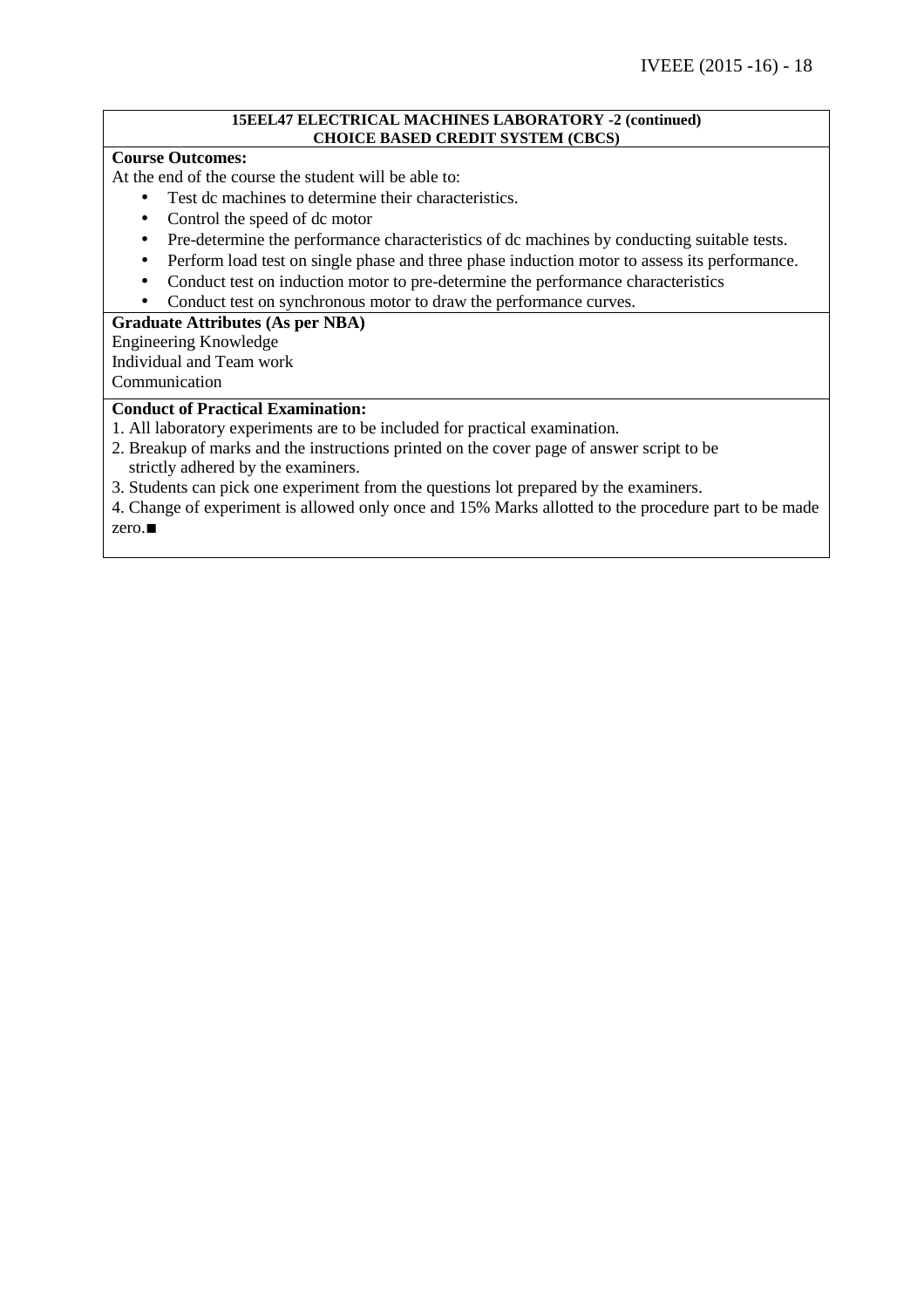| <b>B.E ELECTRICAL AND ELECTRONICS ENGINEERING (EEE)</b><br><b>CHOICE BASED CREDIT SYSTEM (CBCS)</b> |                                                                                                                                                                                                                                                                                                                                                                                 |              |                                 |    |                                         |  |
|-----------------------------------------------------------------------------------------------------|---------------------------------------------------------------------------------------------------------------------------------------------------------------------------------------------------------------------------------------------------------------------------------------------------------------------------------------------------------------------------------|--------------|---------------------------------|----|-----------------------------------------|--|
| <b>SEMESTER - IV</b>                                                                                |                                                                                                                                                                                                                                                                                                                                                                                 |              |                                 |    |                                         |  |
| OP- AMP AND LINEAR ICS LABORATORY                                                                   |                                                                                                                                                                                                                                                                                                                                                                                 |              |                                 |    |                                         |  |
|                                                                                                     | Subject Code                                                                                                                                                                                                                                                                                                                                                                    | 15EEL48      | <b>IA Marks</b>                 | 20 |                                         |  |
|                                                                                                     | Number of Practical Hours/Week<br><b>Total Number of Practical Hours</b>                                                                                                                                                                                                                                                                                                        | 03<br>42     | <b>Exam Hours</b><br>Exam Marks | 03 |                                         |  |
|                                                                                                     |                                                                                                                                                                                                                                                                                                                                                                                 | Credits - 02 |                                 | 80 |                                         |  |
|                                                                                                     | <b>Course Objectives:</b>                                                                                                                                                                                                                                                                                                                                                       |              |                                 |    |                                         |  |
|                                                                                                     | To conduct different experiments using OP-Amps                                                                                                                                                                                                                                                                                                                                  |              |                                 |    |                                         |  |
|                                                                                                     | To conduct experiments using Linear IC's                                                                                                                                                                                                                                                                                                                                        |              |                                 |    |                                         |  |
|                                                                                                     | a). Study of pin details, specifications, application features of IC741 (LM741) and IC555 (Timer)<br>through corresponding datasheets (Datasheets are instruction manuals for electronic components. They<br>explain exactly what a component does and how to use it.).<br>b). Comparison of output performance quantity of an Operational Amplifier obtained by rigging up the |              |                                 |    | To be covered in 03 Laboratory classes. |  |
|                                                                                                     | circuit with the ideal value of<br>(i) A Non – Inverting Amplifier ( $V_{out} = AV_{in}$ ) (ii) An Inverting Amplifier ( $V_{out} = -AV_{in}$ ) (iii) A                                                                                                                                                                                                                         |              |                                 |    |                                         |  |
|                                                                                                     | Difference Amplifier ( $V_{out} = -A(V_p - V_n)$ ) (iv) A Difference Amplifier with floating inputs ( $V_{out}$ =                                                                                                                                                                                                                                                               |              |                                 |    |                                         |  |
|                                                                                                     | $AV_{in}$ ) (v) A Non – Inverting Amplifier with negative feedback (ii) An Inverting Amplifier with negative<br>feedback (vi) A Differential Amplifier with a negative feedback (vii) A Differential Amplifier with                                                                                                                                                             |              |                                 |    |                                         |  |
|                                                                                                     | negative feedback and equalised amplifications.<br>(viii) A Voltage follower (ix) A differential – in differential –out amplifier (x) An instrumentation                                                                                                                                                                                                                        |              |                                 |    |                                         |  |
| amplifier                                                                                           | c). Plot of input and output transfer characteristics to analyse and conclude that op-amps are rarely used                                                                                                                                                                                                                                                                      |              |                                 |    |                                         |  |
|                                                                                                     | in open-loop.                                                                                                                                                                                                                                                                                                                                                                   |              |                                 |    |                                         |  |
|                                                                                                     | <b>d).</b> Testing of op $-$ amp.                                                                                                                                                                                                                                                                                                                                               |              |                                 |    |                                         |  |
| SI.<br>N <sub>0</sub>                                                                               | <b>Experiments</b>                                                                                                                                                                                                                                                                                                                                                              |              |                                 |    |                                         |  |
| $\mathbf{1}$                                                                                        | Design and verify a precision full wave rectifier. Determine the performance parameters.                                                                                                                                                                                                                                                                                        |              |                                 |    |                                         |  |
| $\overline{2}$                                                                                      | Design and realize to analyse the frequency response of an $op -$ amp amplifier under inverting<br>and non - inverting configuration for a given gain.                                                                                                                                                                                                                          |              |                                 |    |                                         |  |
| 3                                                                                                   | Design and verify the output waveform of an $op -$ amp RC phase shift oscillator for a desired                                                                                                                                                                                                                                                                                  |              |                                 |    |                                         |  |
| $\overline{4}$                                                                                      | frequency.<br>Design and realize Schmitt trigger circuit using an op - amp for desired upper trip point (UTP)<br>and lower trip point (LTP).                                                                                                                                                                                                                                    |              |                                 |    |                                         |  |
| 5                                                                                                   | Verify the operation of an $op -$ amp as (a) voltage comparator circuit and (b) zero crossing                                                                                                                                                                                                                                                                                   |              |                                 |    |                                         |  |
|                                                                                                     | detector.                                                                                                                                                                                                                                                                                                                                                                       |              |                                 |    |                                         |  |
| 6                                                                                                   | Design and verify the operssation of $op -$ amp as an (a) adder (b) subtractor (c) integrator and (d)<br>differentiator.                                                                                                                                                                                                                                                        |              |                                 |    |                                         |  |
| $\tau$                                                                                              | Design and realize an $op$ – amp based first order Butterworth (a) low pass (b) high pass and (c)                                                                                                                                                                                                                                                                               |              |                                 |    |                                         |  |
|                                                                                                     | band pass filters for a given cut off frequency/frequencies to verify the frequency response<br>characteristic.                                                                                                                                                                                                                                                                 |              |                                 |    |                                         |  |
| 8                                                                                                   | Design and realize an op - amp based function generator to generate sine, square and triangular<br>waves of desired frequency.                                                                                                                                                                                                                                                  |              |                                 |    |                                         |  |
| Design and realization of $R - 2R$ ladder DAC.<br>9                                                 |                                                                                                                                                                                                                                                                                                                                                                                 |              |                                 |    |                                         |  |
| 10                                                                                                  | Realization of Two bit Flash ADC.                                                                                                                                                                                                                                                                                                                                               |              |                                 |    |                                         |  |
| 11                                                                                                  | Design and verify an IC 555 timer based pulse generator for the specified pulse.                                                                                                                                                                                                                                                                                                |              |                                 |    |                                         |  |
| 12                                                                                                  | Designing of Fixed voltage power supply (voltage regulator) using IC regulators 78 series and<br>79 series.                                                                                                                                                                                                                                                                     |              |                                 |    |                                         |  |
|                                                                                                     | <b>Revised Bloom's</b><br>$L_3$ – Applying, $L_4$ – Analysing, $L_5$ – Evaluating, $L_6$ – Creating<br><b>Taxonomy Level</b>                                                                                                                                                                                                                                                    |              |                                 |    |                                         |  |